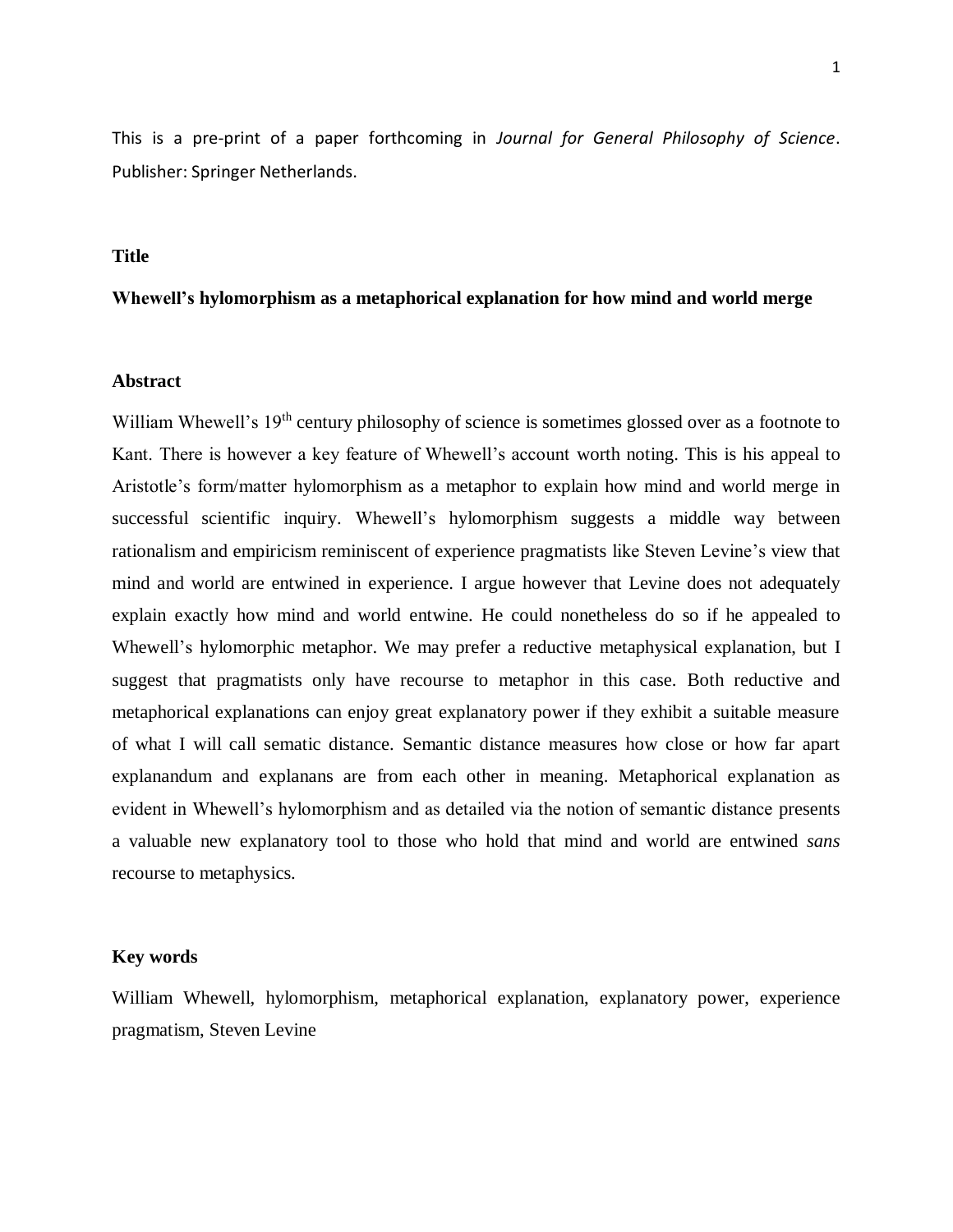"Metaphor was the beginning of wisdom, the earliest scientific method" (Radman 1997, 43).

## **Introduction**

William Whewell appeals to Aristotle's form/matter hylomorphism as a metaphor to explain the way that mind and world interface and merge. In this paper, I argue that Whewell's metaphor provides a robust explanatory tool for those who hold that mind and world are inextricably integrated or entwined, i.e. that there is no strict epistemology/ontology divide. Experience pragmatists hold such a view. They consider both strict realism and strict anti-realism about the external world untenable and find metaphysical attempts to explain the merger of mind and world unconvincing.

Misak (2013, 2014) argues that contemporary pragmatists should return to the classical pragmatists' belief in the objectivity of reality without losing their core commitment to pragmatism. She identifies two lineages in the history of pragmatism. One is a line of subjectivist influence that runs from James, to Dewey, then Rorty; the other is an objectivist line that runs from Peirce, to Sellers, and now the so-called *new pragmatists* (see Misak 2007; Levine 2010). New pragmatists attempt to rehabilitate objectivity in two ways: (1) from within *language*, i.e. in terms of intersubjectivity or communal agreement; proponents include Stout, Price, Brandom, and Davidson; or (2) by appeal to *experience* as an objective mediator between mind and word; proponents include Putnam, McDowell, Misak and Levine (see Levine 2019 ch 1 for detail). Our concern in this paper is with this latter group of which I take Levine as an exemplar.

By putting experience first, experience pragmatists like Levine can secure a link between our conceptual subjectivity and the objective world out there. Invoking experience is intended to allow the external world to play a constraining epistemological role without the kind of God'seye view metaphysics that pragmatism rejects. The world is not *given*; instead, the world is *experienced*.

I will call the merger of mind and world MWmerger.

MWmerger: The coming together and integration of mind and world.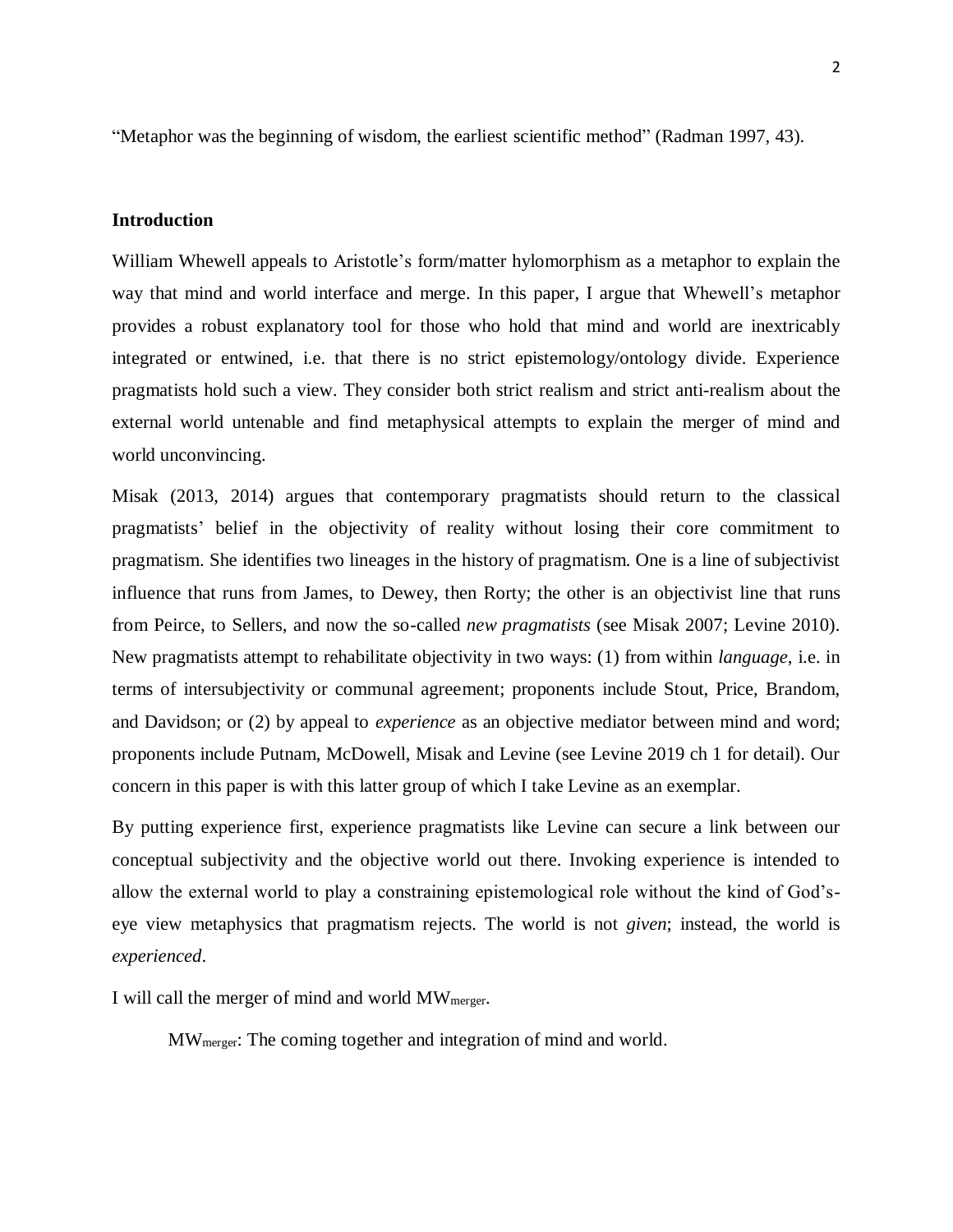Our intuition is that mind and world are separate metaphysical domains (Forstmann and Burgmer 2015) linked by something like a correspondence relationship: the so-called "correspondence intuition" (Horwich 1998). Those who hold that mind and world are inextricably integrated or entwined owe an account of how this unity obtains. My metaphorical thesis is intended to provide just the tool to do so. Although I focus on experience pragmatism here, my argument may be informative to anyone who cares to explicate  $MW_{merger}$ .

Hylomorphism is enjoying something of a revival in the literature. Varieties have recently been developed in philosophy of quantum theory (Pruss 2017), philosophy of biology (Austin 2017) and philosophy of mind (Jaworski 2020). Most contemporary writers working on hylomorphism however, not only utilise the mereological tools of analytic metaphysics that pragmatists and likeminded thinkers avoid, but also overlook the applicability of hylomorphism to MW<sub>merger</sub>. My Whewellian account of how form/matter hylomorphism can explain  $MW_{merger}$  should therefore make a novel contribution to the literature. Explaining  $MW_{merger}$  matters because explicating the relationship (if there is one) between mind and world is one of our most central and most challenging philosophical problems.

In section 1, I introduce Levine's experience pragmatism. I argue that a sceptic may reasonably request more explanatory detail from Levine on how exactly MW<sub>merger</sub> occurs in experience.

In section 2, I briefly introduce hylomorphism as found in the work of Aristotle and Kant. This historical explication outlines the genealogical motives for Whewell's distinctive hylomorphic account of MWmerger.

In section 3, I detail Whewell's thesis that the process of successful scientific empirical inquiry suitably entwines mental *form* and worldly *matter*. That is, Whewell's form/matter metaphor – as applied specifically to empirical inquiry – potentially explains how  $MW_{\text{merger}}$  obtains.

I return to Levine in section 4 and suggest a way for Levine (and likeminded thinkers) to answer the sceptic from section 1. I contrast metaphorical explanations to reductive explanations; both are suitable in different explanatory circumstances. We may prefer a reductive explanation of MWmerger, but, since one does not seem to be available, we must settle for a metaphorical explanation. I argue that Whewell's hylomorphic metaphor aptly fulfils this role. This is because it displays a suitable measure of what I will call *semantic distance*. Semantic distance is a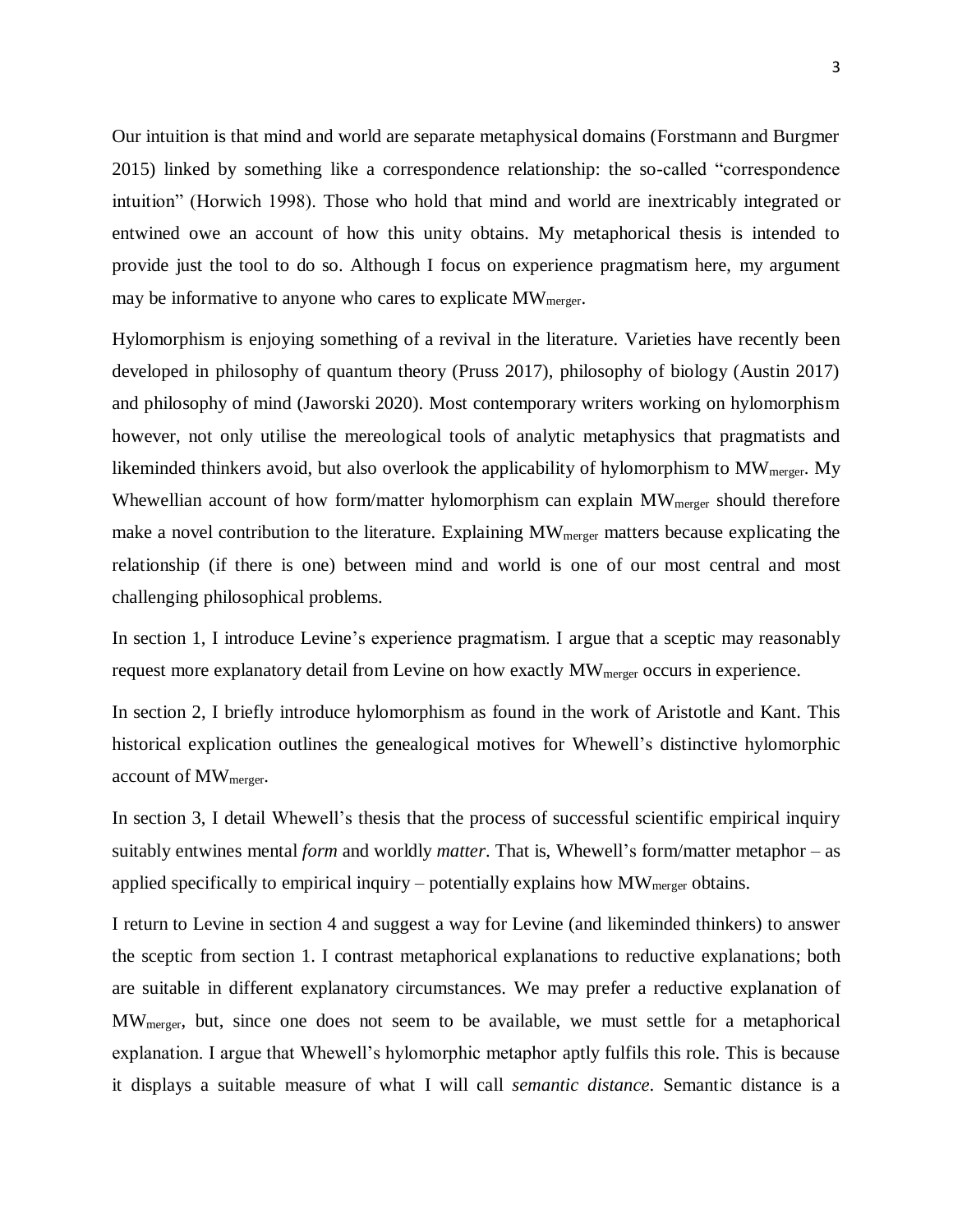measure of an explanation's explanatory power (whether it is a reductive or metaphorical explanation). To enjoy maximal explanatory power an explanation must find a suitable degree of short versus long semantic distance between explanandum and explanans. That is, explanandum and explanans must be close enough in meaning to be intuitively analogous, but also faraway enough in meaning for the explanation to surprise us and provide novel insights into phenomena needing explanation.

I conclude that incorporating metaphorical explanation as evident in Whewell's hylomorphism and as detailed via the notion of semantic distance provides those who hold to  $MW_{merger}$  but eschew metaphysics a valuable new tool to add to their explanatory toolbox.

### **1. Levine and the return of experience**

In this section, I introduce Steven Levine's *experience pragmatism* as an exemplar of a contemporary view that holds to  $MW_{merger}$ . The goal is to show how Levine attempts but ultimately fails to satisfactorily explain how mind and world integrate in  $MW_{merger}$ . This critique precedes my introduction of Whewell's hylomorphic metaphor in section 2 that I will argue can help in this regard. As we will see, there are significant similarities between Levine and Whewell's theses. Adopting Whewell's hylomorphism metaphor will however grant Levine's account of MWmerger the extra explanatory power it requires.

### **1.1. Levine and MWmerger**

Levine aims to restore objectivity to pragmatism and thereby free it from the influence of Rorty's (e.g. 1989, 1991) neo-pragmatist subjectivism. Levine believes it is possible to formulate "a pragmatic account of objectivity that *can* accommodate the fact that what is objective constrains our perception, thought, and action in a way that is beyond our control" (Levine 2010, 586 original emphasis). In other words, the "world can play a rational role in the formation of our world-directed beliefs" (Levine 2010, 588).

Thus, although the pragmatist does not care for pure reason or things in themselves, she can appeal to a notion of agent-independent epistemic constraint. For Levine, there is a reality manifested in experience that extends beyond rather than depends upon our points of view. Channelling Dewey, he argues that the interaction of our sensory motor activity with problems in the world is the locus is epistemic constraint the objectivist is seeking (Laudan 1977 and Kitcher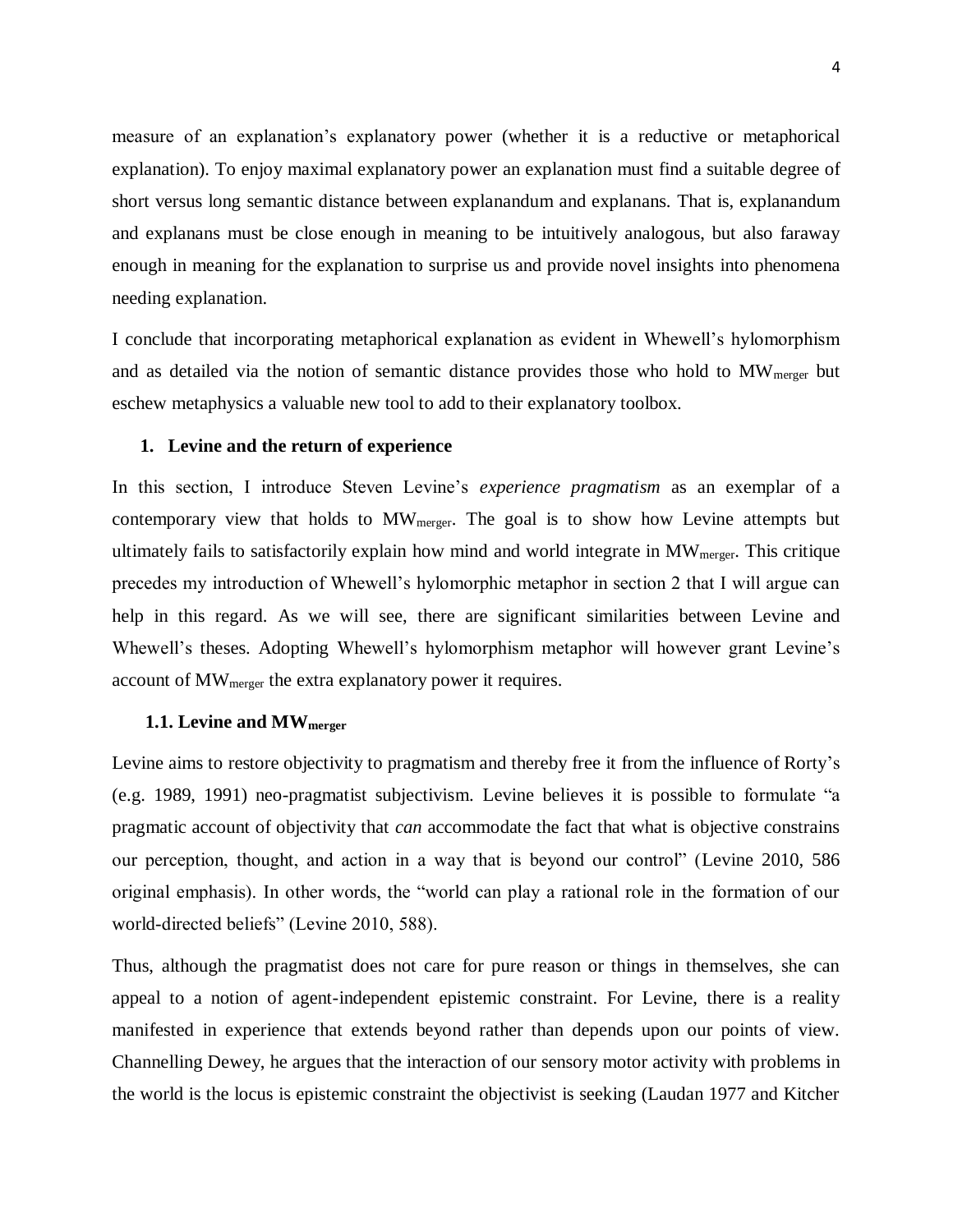1993 make similar arguments). *Reason* (in the mind) and *stimulus* (of the world) are entwined in our habits as experiential agents. *Inner* "rational relations" and *outer* "causal relations" are wrapped into one tangible knowledge-seeking and knowledge-forming experiential enterprise (Levine 2019).

Levine cites James who analogously discusses a sculptor working on a block of marble: "[t]he mind... works on the data it receives very much as a sculptor works on his block of stone" (James in Levine 2014, 4; see also Misak 2014, 4). The sculptor, says Levine, does not construct matter (the marble block), yet he is constrained regarding what he can do with it. Similarly, we do not create sensations, yet they constrain what we can think and do. Sensation is both beyond our control and at the same time dependent on our interests and our actions to some degree.

As we will see in section 2, this attempted fusion of internalism (anti-realism) and externalism (realism) finds its genesis in Kant and then Whewell. Although Whewell thinks  $MW_{merger}$  obtains in successful scientific inquiry while Levine thinks it obtains in experience broadly construed, we can plausibly consider scientific inquiry to be a special case of experience (I argue in section 4.2 that we should prefer Whewell's more focused locating of  $MW_{merger}$ ).

I now argue that the sceptic can justifiably press Levine for more explanatory detail on how mind and world interface and integrate in MW<sub>merger</sub>. Without any metaphysical tools however, a pragmatist like Levine cannot convincingly answer the sceptic.

### **1.2. Levine and the sceptic**

For Levine, if "thought is to be objective, of the way things genuinely are, it must be objective by way of a consideration of our experiential encounter with the world" (2019, 10). One wonders however what exactly this encounter entails. Just how are mind and world entwined in experience? How do these two *prima facie* distinct domains interface exactly? Much ink has been spilled on this important question, and there appears to be no convergence to consensus on the answer. For those who steer clear of metaphysics in the first place, the question is all the more challenging.

Pragmatist attempts to explain MW<sub>merger</sub> have the potential to become lengthy and elaborate rhetorical exercises. Perhaps, this is inevitable without the detailed – albeit speculative – metaphysics that pragmatism forbids. Without correspondence principles, referential semantics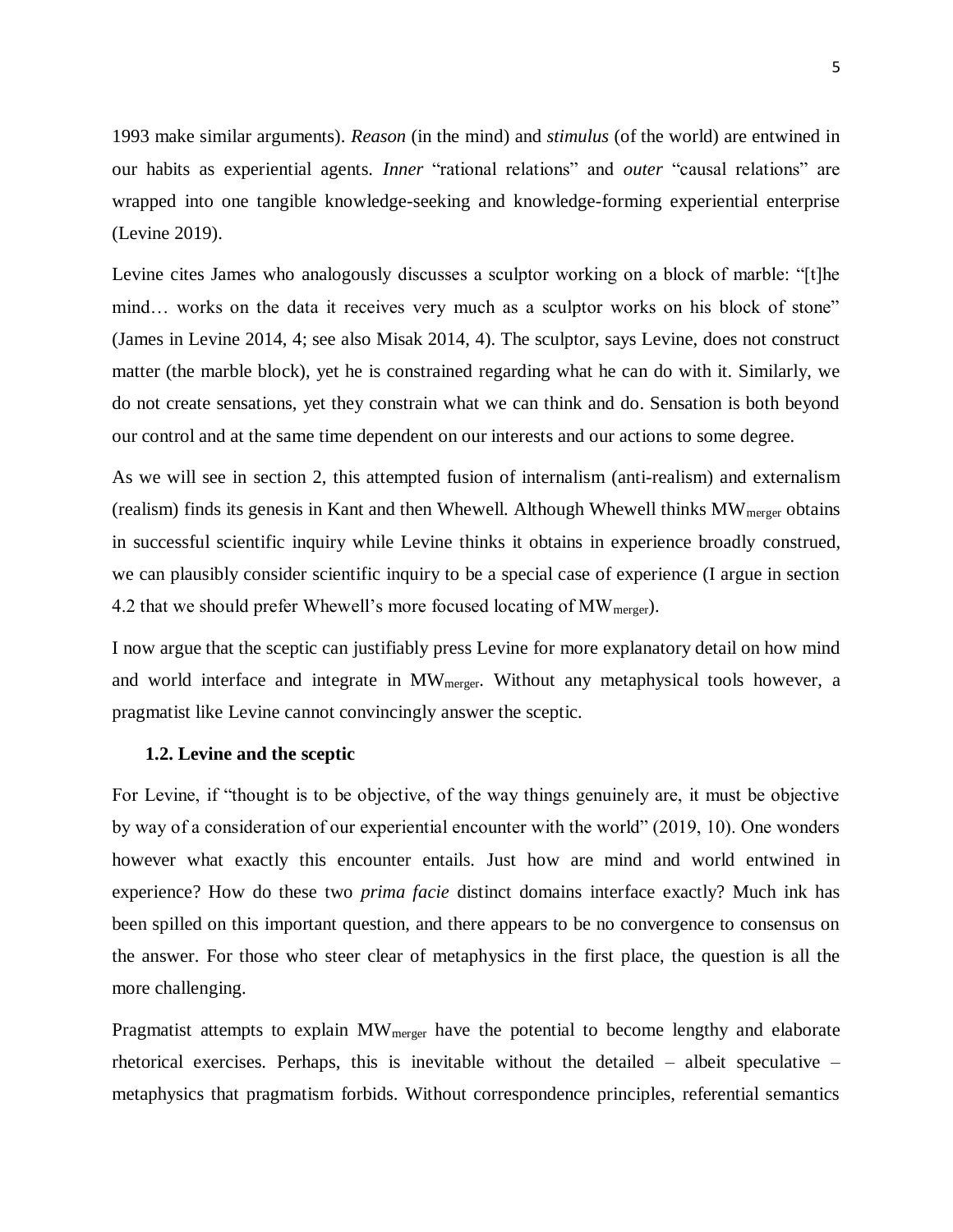or mereological reductions for example the pragmatist relies on a style of argument that is systematically rhetorical. In place of deductive formalisms, the standard pragmatist technique seems to involve the repetitive use of synonymous terms in slow and methodical explication. Levine for example expresses  $MW_{merger}$  variously as follows:

the materiality of our natural bodies must incorporate, and be *molded* by, certain of our subjective purposes (2019, 58–59 emphasis added);

this incorporation *infuses* habits not with conceptual content but with a type of embodied sense or know-how (2019, 59 emphasis added, original emphases removed);

To say that an experience is '*mediated*' is to say that an earlier phase of an experience is interpreted by a later phase of the experience in light of its outcome or result (2019, 66 emphasis added).

Here, the relationship between some mind-like process with some world-like process is expressed respectively as "moulded", "infused" and "mediated"*.* Experience is a kind of function or 'black box' that transforms mind into world and *vice versa*. However, to *explain* how  $MW_{\text{merger}}$  obtains in experience – how the transformation occurs within the black box – Levine reverts to the kind of synonyms listed above (moulded, infused etc). The sceptic will be left wondering however how exactly mind and world are moulded, infused etc. As Henne notes, Levine says "very little… about inquiry, whether ordinary or scientific, or about the relation between the structure of our assertions and the structure of the world" (2019 np).

It is partly for this reason that Rorty and other subject-oriented pragmatists question the epistemic relevance of an objective world mediated by experience as a constraint on our thoughts and beliefs. As Levine notes, "Rorty, Davidson, and Brandom all argue that this is a question we ought not feel compelled to answer, for to do so is to cross a line that ought not to be crossed, namely between reasons and causes" (2019, 167). For Rorty, without recourse to fine-grained metaphysics, the question of how exactly mind and world interface is mute. All we know is the subjective side of the mind/world or subject/object divide, and this is therefore all we can account for.

Interestingly, the metaphorical explanatory approach I will argue for involves a kind of synonymy. Both argument by metaphor and argument by synonymy are forms of argument by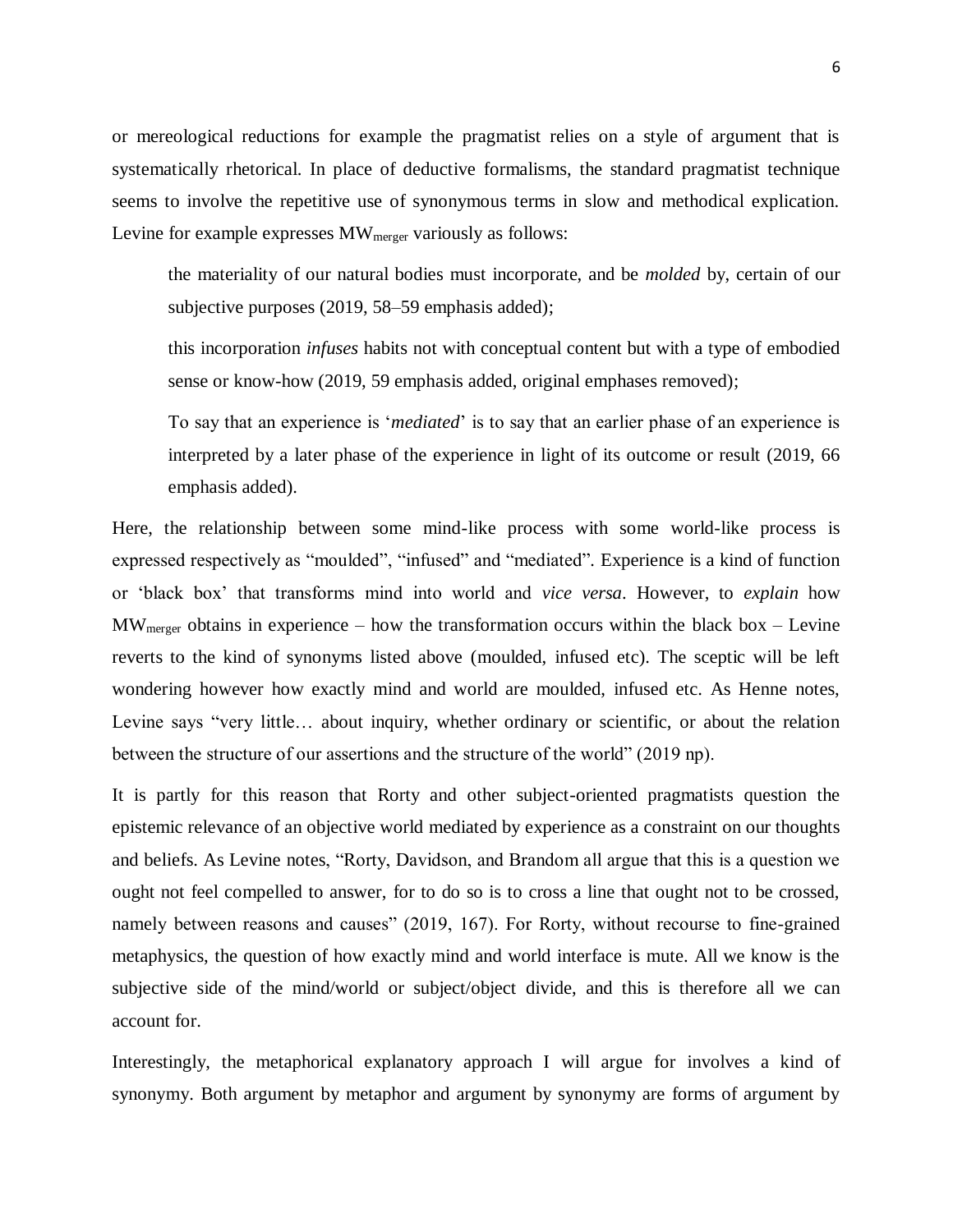analogy.<sup>1</sup> In both cases, we are told that A is to be thought of as analogous to B; A is explained by way of its likeness to B. Pragmatists like Levine are thus already utilising a metaphorically inclined approach to explaining  $MW_{merger}$ . For Levine,  $MW_{merger}$  is analogous to a moulding, infusing, and/or mediating relationship*.* My goal here is to make this analogical reasoning more precise by making explanatory appeal to Whewell's form/matter metaphor.

Before fleshing out this argument, let us first look at the genealogy of Whewell's form/matter metaphor. It is important to historically situate Whewell's argument so as to understand the motives for his conclusion. I therefore now briefly discuss Aristotle and Kant's hylomorphisms that influence Whewell's version introduced in section 3.

### **2. Aristotle and Kant's hylomorphism**

 $\overline{a}$ 

Aristotle famously proposed that things in the world are compounded of a hylomorphic synthesis of *form* and *matter*. As substances come into and go out of existence, the underlying matter out of which they are composed persists through change, while their form is the varying essence or functional identity they have at some specific time and place. Like Levine, Aristotle used the following example. A bronze metal statue is melted and remoulded into a piece of jewellery. The bronze metal is the matter that takes the form of firstly a statue then secondly a piece of jewellery as its function changes. For Aristotle, form and matter are neither same nor separate. The one cannot exist without the other, yet neither can they be pulled apart. Form enmeshed in matter constitutes all things (Aristotle 1925, vi 1, vii 11). I will call Aristotle's form/matter hylomorphism FM<sub>metaphor</sub>.

FMmetaphor: All objects are composed of entwined yet also distinct structural form and substantial matter.

While, for Levine, MWmerger occurs in experience, for Kant, MWmerger occurs in *perception*. Although he did not consider himself an Aristotelian by any means, Kant thought of MW<sub>merger</sub> in hylomorphic terms. MW<sub>merger</sub> is analogous to the way form/matter merge in Aristotelean objects such as statues. There is an internal and an external constraint on perceptual knowledge. The former is our *a priori* mental categories; the latter is the *a posteriori* content of sensation. When

<sup>&</sup>lt;sup>1</sup> Arbib and Hesse argue that "all language is metaphorical"; "linguistic reference always depends on perceived similarities and differences" (1986, 153; see also Lakoff and Johnson 1980; cf. Pylyshyn 2007 and Camp 2020).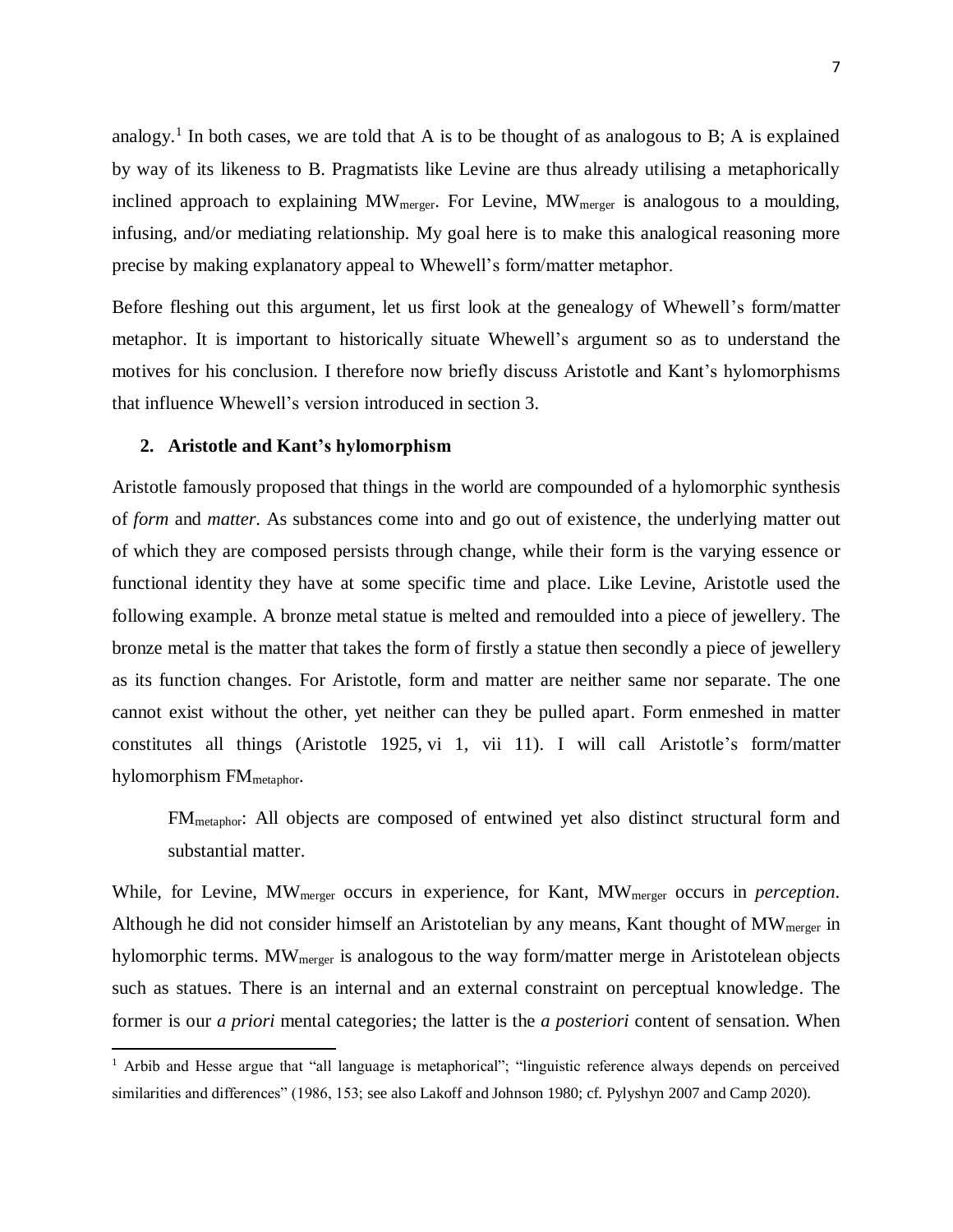it comes to perception, says Kant, "[s]pace and time are its pure forms; sensation as such as its matter" (1996, A43/B60). Form and matter are "two concepts which lie at the basis of all other reflection, so very inseparably are they bound up with the use of the understanding" (Kant 1996, A266/B322). Moreover, as Whewell will later affirm,

[w]ith every manner in which we are affected there are two parts: matter, i.e., the impression of sensation, and form, i.e., [the] manner in which the impressions are unified in my mind (Kant in Pollok 2014; see also Kant 1996, A20/B34, A42/B59, A51/B75).

Pollok (2014) calls this "Kant's transcendental hylomorphism" which shifts Aristotle's ontological hylomorphism to epistemology. Application of the understanding provides the form that 'shapes' the matter that constituting the manifold of sense impressions. Form is a mental overlay on matter rather than a metaphysical universal coupled to matter independent of cognition as Aristotle had it (see Buchdahl 1971; Breitenbach 2011 and Rohlf 2020 for detail).

Kant shares with Whewell a common influence in Bacon who proposed a middle way between rationalism (realism) and empiricism (anti-realism). Bacon was critical of Aristotle's claim that the contents of sensation are *given* to the understanding. Instead, by way of a corrective inductive method, the scientifically trained mind adjusts to and organises sensed phenomena in the empirically informed process of gaining knowledge of the world (Bacon 1878; see also Hintikka 1974; Pérez-Ramos 1996 and Klein and Giglioni 2020). <sup>2</sup> Whewell likewise emphasises the mutual role played by the world presented in sensation and our cognitive faculties that affect it. Knowledge of the world advances by way of an evolving dual rational/empirical method as evident in science properly practiced.

According to Snyder, Whewell's philosophy is "most notable for its compound nature, being an amalgam of 19<sup>th</sup> century British empiricism and a curious Kantian-Platonic type of idealism" (1994, 785). For our purposes, the most significant aspect of Whewell's amalgam is his notion of *subject and object hylomorphically entwined in scientific empirical inquiry.* 

#### **3. Whewell's form/matter metaphor**

 $\overline{\phantom{a}}$ 

<sup>2</sup> Bacon therefore serves as a genealogical link between Aristotle and Kant (see Floridi 2018). Wolff's (1963) experimental philosophy, as influenced by Suarez, made a similar impression on Kant (see Heider 2015 and Hettche and Dyck 2019). See Langton (1998) for comparisons between Kant and Leibniz and Locke.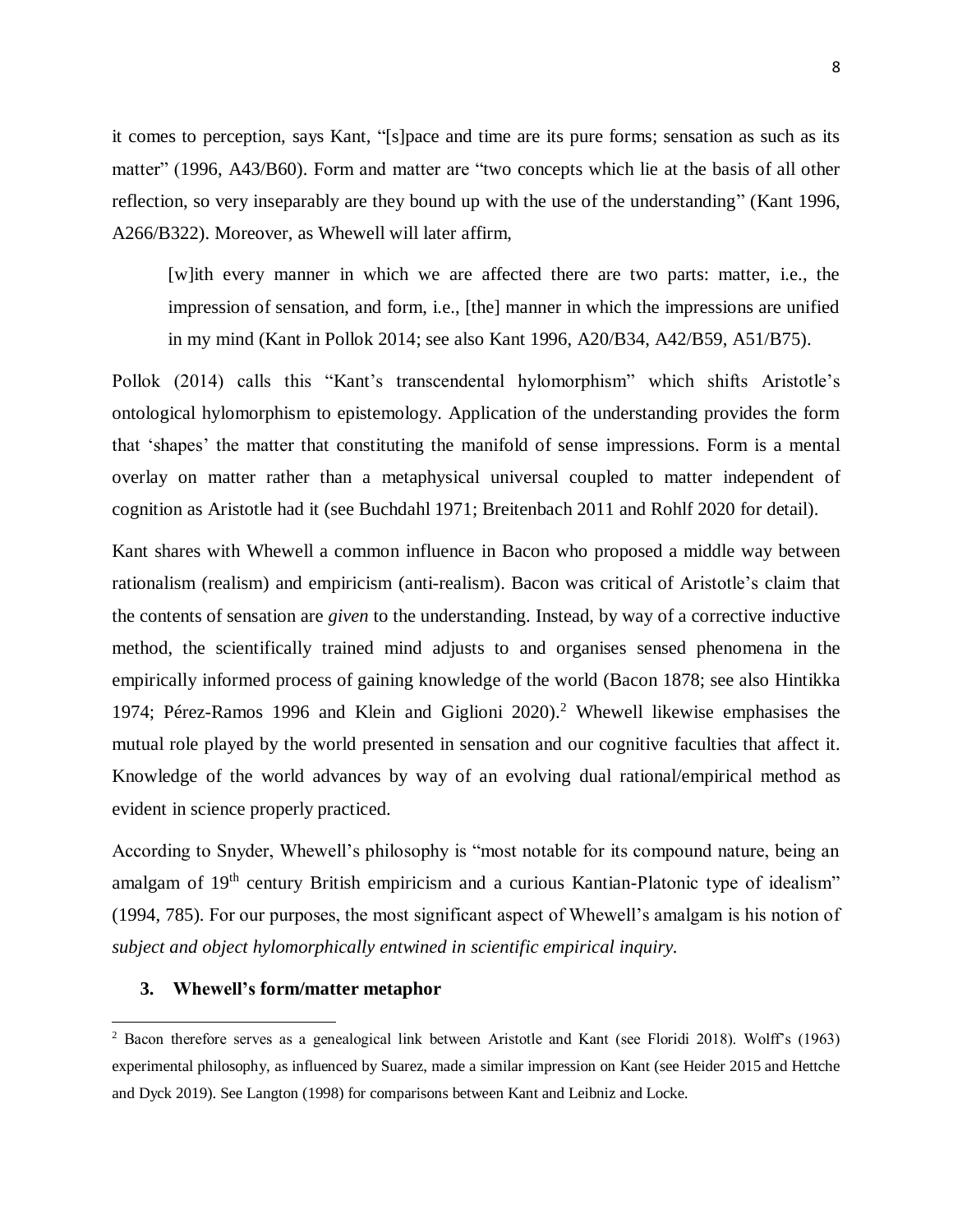Like Levine and Kant, for Whewell, there is both an internal and an external constraint on knowledge. Whewell calls the former fundamental ideas (approximately Kantian categories); the latter is an outer reality apparent in sensation (see Wettersten 2001 and Snyder 2006 ch 1 for detail). There is however no clear-cut separation between subject and object, between mind and world or between theory and fact.<sup>3</sup> For Whewell, these complimentary elements are conjoined in empirical practice producing scientific truths. Scientific inquiry oscillates between passive reflection and active participation; theory and fact co-evolve in the progress of science.

According to Buchdahl, Whewell emphasises "the Kantian doctrine that it is not possible to make a sharp distinction between the 'sensational' and the 'intellectual' aspects of knowledge; that the division between 'data' and 'inference' is artificial" (1971, 350). Every inquiring act knits together putatively juxtaposed theoretical and factual elements. Metaphorically, "there is a mask of theory over the whole face of nature" (Whewell 1840, I, 24). One may think of "Sensations as the Matter, and Ideas as the Form, of our knowledge" (Whewell 1858, I, 38).<sup>4</sup>

For Whewell, there is interpretation involved in even our simplest observations. We do not perceive solid objects for example; we only perceive shapes, colours and shades. As with Kant, the solidity these sense-impressions have is a unifying form provided by the subject. Whewell writes,

Sensations and Ideas in our knowledge are like Matter and Form in bodies. Matter cannot exist without Form, nor Form without Matter: yet the two are altogether distinct and

 $\overline{\phantom{a}}$ 

<sup>3</sup> Whewell often uses the terms 'subject', 'structure', 'theory', 'thought' and 'form' interchangeably, all of which approximately denote our putative inner mental realm. The same goes for 'object', 'substance', 'fact', 'sensation' and 'matter', all of which approximately denote the putative outer worldly realm.

<sup>&</sup>lt;sup>4</sup> It should be noted that hylomorphism was not Whewell's primary way of reasoning about experience and knowledge. Much of his epistemology focused on inductive knowledge which led to his famous *consilience of inductions* thesis. In science, once the mind has grouped together some facts (as in hylomorphism), we extend the conception so-formed to unknown testable cases. This "special process in the mind", says Whewell, is the process of induction; "[w]e infer more than we see" (1858a, I: 46). Further, when several empirically confirmed lines of induction converge on the same conclusion, we can take such a conclusion to be true; this is the consilience of inductions (see Laudan 1971; Butts 1987; and Snyder 1994, 2021 for more on Whewell and induction).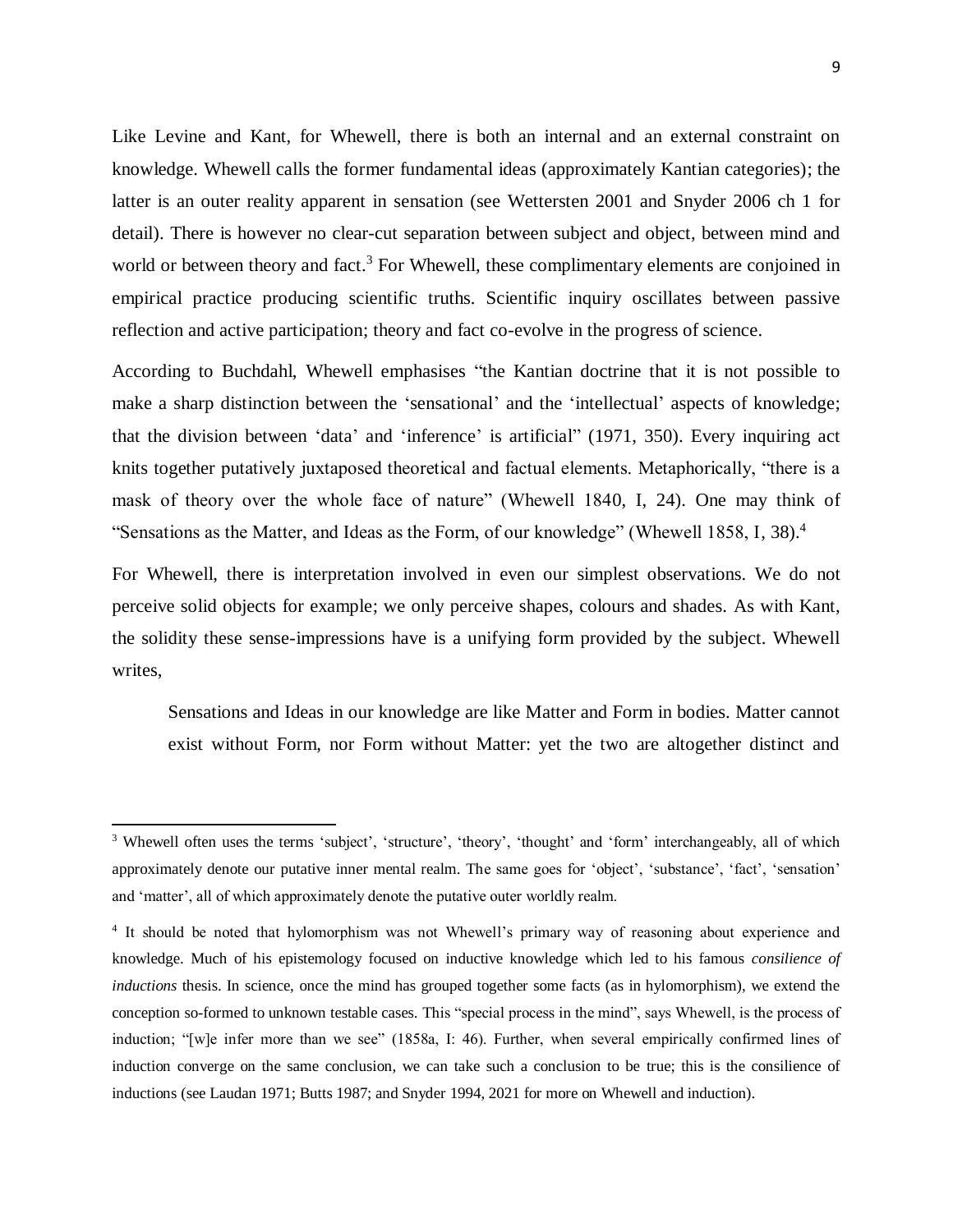opposite. There is no possibility either of separating, or of confounding them (1840, I, xvii–xviii).

According to Morrison, "Whewell's antithesis is an attempt to illuminate the relation between epistemology and ontology by stressing their interactive nature" (1997, 419–420). Whewell's amalgamation of subject and object "embodies a kind of identity between the knower and the thing known" (Morrison 1997, 422).

For Whewell, mind and world merge successfully when they are most perfectly synchronous, and this synchrony synthesises truths. Scientific inquiry – involving hypothesis, induction, observation, experiment, prediction, verification and consilience – is the method that most successfully brings mind and world into such alignment. That is, mental form and worldly matter are most harmoniously entwined in the activity of successful empirical inquiry at the heart of the scientific method properly practised (see Ducasse 1951a, 1951b, Schickore 2018 and Snyder 2006 ch 1, 2021 for detail on Whewell's scientific method).

For Whewell, our ability to make novel predictions and manipulations of the world when science is at its best verifies the synchrony of mind and world. The more precise our predictions and manipulations, the more mind and world come into alignment. We can think of science as the pursuit of the infallible alignment of mind and world. As Whewell puts it, "our knowledge is then most complete, then most truly deserves the name of Science, when both its elements are most perfect" (Whewell 1858b, 170).

Whewell does not articulate fine-grained detail of MW<sub>merger</sub> however. He does not posit mereological relations or bridging laws for example to explain what occurs at the interface of mind and world. Instead, he appeals to hylomorphism (FM<sub>metaphor</sub>). Whewell refers to FM<sub>metaphor</sub> as an "illustration" or a "metaphor" for the relationship between theory and fact. He uses the example of a die. Ivory is the substantial *matter* and cubeness the structural *form* of the die; the former is *sensed*, while the latter is *conceived* (Whewell 1840, I, 29–30). However, the ivory cannot be separated from the cube; as in Aristotle's statue, they are one. Neither the substance of ivory nor the structure of a cube can stand alone; substance must have some structure and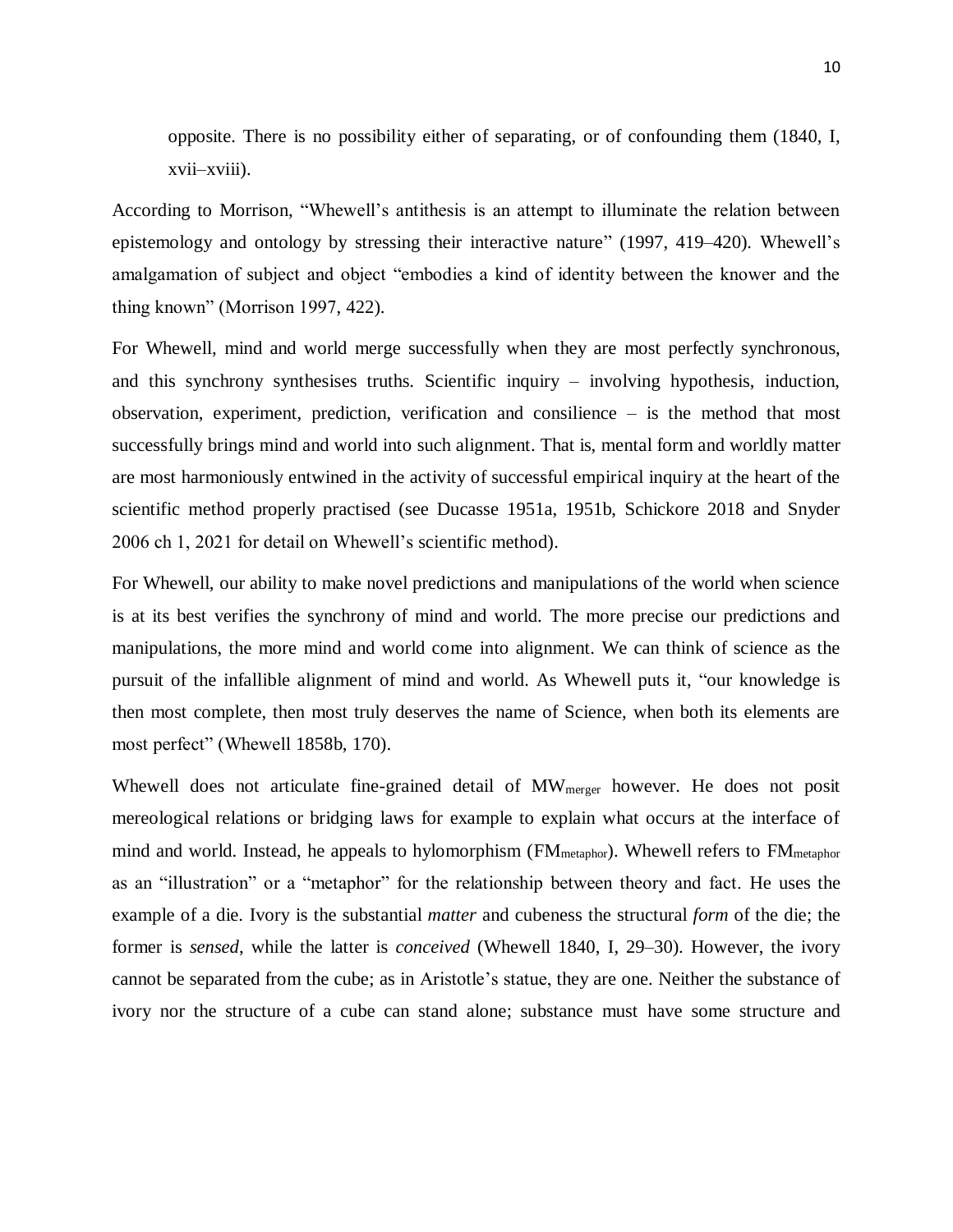structure must have some substance.<sup>5</sup> Whewell thus draws on  $FM_{\text{metaphor}}$  to offer a metaphorical explanation of  $MW_{merger}$ . The product is what I will call  $W_{synthesis}$ .

W<sub>synthesis</sub>: Whewell's account of the coming together of mind and world (MW<sub>merger</sub>) in successful scientific inquiry by appeal to form/matter hylomorphism  $(FM_{\text{metaphor}})$ .

Thus,  $MW_{merger}$  is the expanandum we seek to understand;  $FM_{metaphor}$  is the appropriate explanans; W<sub>synthesis</sub> is the explanatory framework within which we link explanandum to explanans. FM<sub>metaphor</sub> as entailed in  $W_{synthesis}$  explains  $MW_{merger}$ . I argue to this effect in some detail in section 4.

Importantly, Whewell recognises that mind and world are separate during analysis. We conceptualise them as distinct in the process of coming to grips with their harmony. Only while deliberating the entwinement of theory and fact, do we separate the two as a conceptual heuristic strategy; "no knowledge can exist without the practical union of the two, nor any philosophy without their speculative separation" (Whewell 1840, I, 33). However, the distinction fades as we examine mind and world's conjoined role in successful scientific inquiry. The "difference is unsubstantial"; the "boundary-line… melts away" (Whewell 1840, I, 25).

Having outlined  $W_{synthesis}$  as Whewell's explanation for  $MW_{merger}$  in terms of  $FM_{metaphor}$ , we can return to how it may be relevant to current writers concerned with MW<sub>merger</sub>. W<sub>synthesis</sub> will be of no interest to idealists, eliminativists or dualists since they do not advocate for  $MW_{\text{merger}}$ . Wsynthesis may however be useful those who hold both that mind and world co-constitute the content of perception, sensation, experience or the like and that metaphysical speculation into the problem should be avoided. Experience pragmatists hold such a view; Quinean naturalists and non-reductive physicalists arguably do likewise. From here on, I will focus on Levine's recently developed experience pragmatism. This serves as a case study for how those who hold to MWmerger could benefit from adopting Wsynthesis entailing FMmetaphor.

Before doing so, it is important to mention how Whewell links to contemporary pragmatism.<sup>6</sup> Hanson (1958) cites Whewell as an influence on his theory-ladeness of observation thesis made

 $\overline{\phantom{a}}$ 

<sup>&</sup>lt;sup>5</sup> We are ignoring mathematical and purely logical structures since Whewell is interested in scientific knowledge about the so-called physical world.

<sup>6</sup> See Butts (1987) and Cowles (2016) for discussion on the link between Whewell and early pragmatism.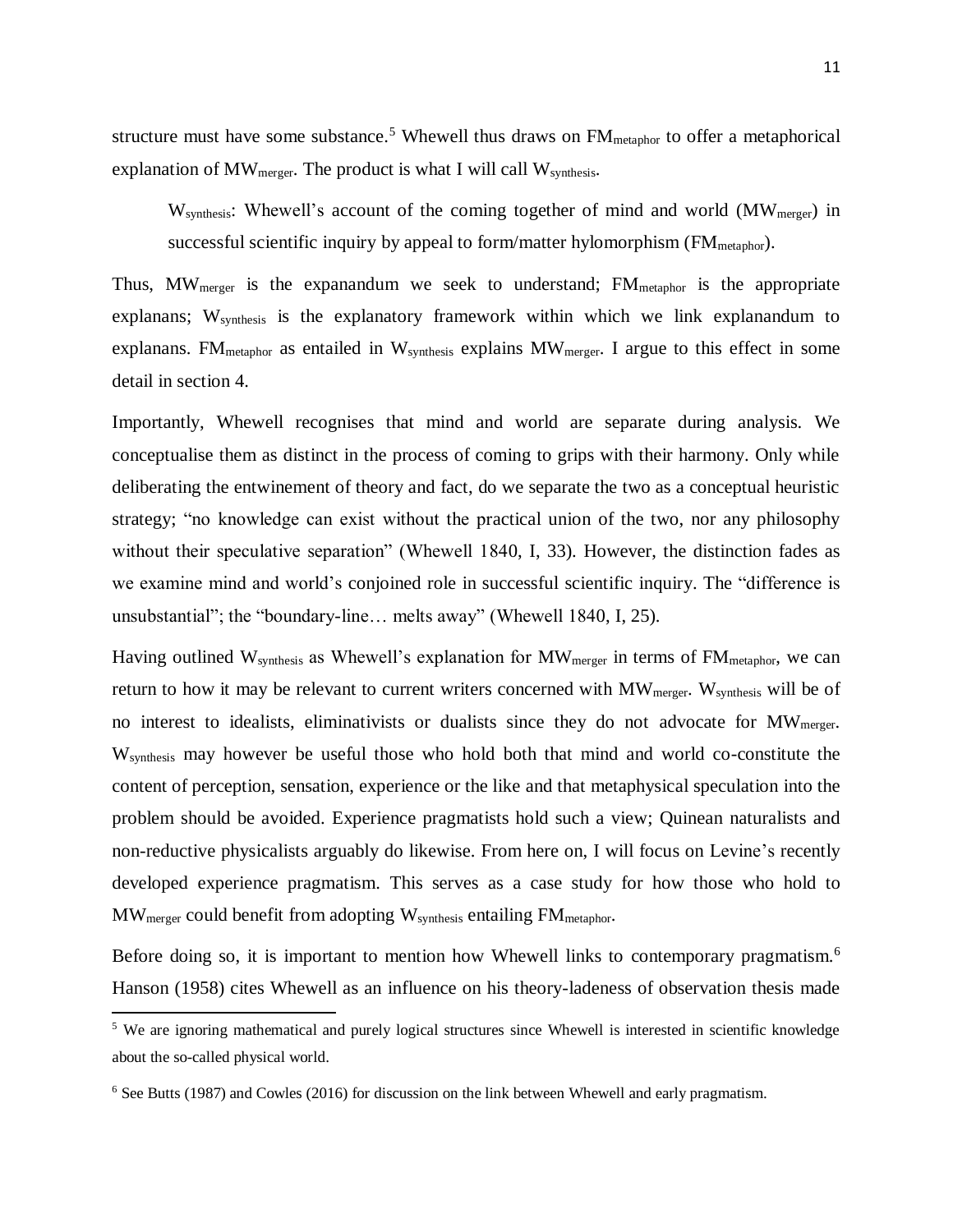famous by Kuhn (1962) and then Feyerabend (1975) (see Kordig 1971 and Boyd and Bogen 2021 for an overview). Whewell can be thought of as anticipating Hanson *et al*. when he emphasises the role our conceptual faculties play in shaping the world as sensed in scientific inquiry.

Scientific observations, says Whewell, are "idea-laden", and each science has a particular set of ideas it uses to organise facts. Similarly, for Kuhn, statements about the world depend, in part, on our prior assumptions for their meaning and practical application; empirical facts are *theoryladen*. Middle (i.e. pragmatist) Putnam similarly denies that "it makes sense to ask whether our concepts 'match' something totally uncontaminated by conceptualization" (1981, 54). Rorty likewise cites James and Dewey in criticising any distinction "between a cognitive nature or level and a noncognitive nature or level… between scheme and content, or between subject and object" (Rorty 1995, 285 fn 53). Even if these writers are not self-proclaimed hylomorphists, we can identify a clear thematic continuity from Whewell to contemporary pragmatism. As mentioned in section 1, Levine is critical of the conclusions Rorty draws from this collapse of mind/world dualism. Nonetheless, the general theory-ladeness of observation thesis that has become something of an orthodoxy in the philosophy of science and that was anticipated by Whewell is central to Levine's argument for experience pragmatism.

### **4. Applying Whewell's hylomorphic metaphor to Levine's experience pragmatism**

I ended section 1 with the conclusion that, without the kind of fine-grained metaphysical explanation that pragmatism forbids, the sceptic may justifiably withhold commitment to MWmerger. In what follows, I argue that Whewell's metaphorical approach can suitably answer the sceptic without appeal to metaphysics. The argument proceeds as follows.

In section 4.1, I contrast reductive or low-level explanations with non-reductive high-level explanations and conclude that both enjoy certain domains of application.

In section 4.2, I introduce the key notion of *semantic distance*. *Long* semantic distance equates to increased explanatory power, while *short* semantic distance equates to closeness of meaning between explanandum and explanans.

In section 4.3, I argue that Whewell's *scientific inquiry* rather than Levine's *experience* is the locus of MW<sub>merger</sub>. I also outline why FM<sub>metaphor</sub> is a suitable metaphor for explaining MW<sub>merger</sub>.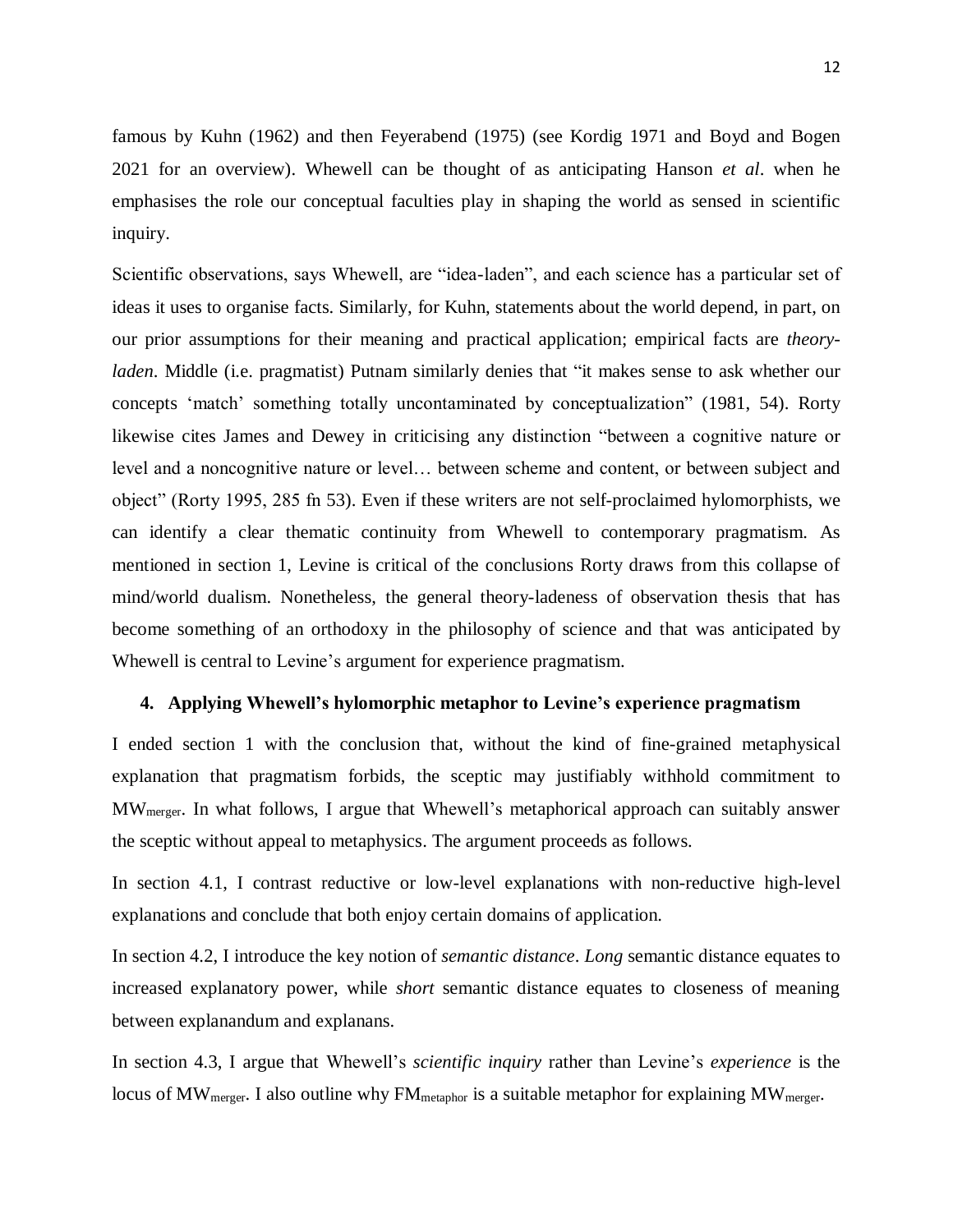In section 4.4, I discuss the potential problem that, if explanatory power increases with semantic distance, then an explanans completely detached in meaning from its explanandum should grant maximal explanatory power, which is absurd. I thus schematise a way to find a suitable balance between short versus long semantic distance.

In section 4.5, I discuss a possible objection experience pragmatists may level against my proposed account of MWmerger: it falls prey to the *myth of the given*. I show that this is not the case.

### **4.1. Low-level versus high-level explanations**

We generally find it difficult to understand phenomena that are highly abstract or that are on very large or very small scales. Metaphor explains these conceptually distant phenomena in terms of the objects and processes within our conceptual range (see Levy 2020). On the large scale of climate change science for example, the atmosphere is explained as a "container" with  $CO<sub>2</sub>$  as its "content"; CO<sub>2</sub> "attacks" the atmosphere which "seeks" to "balance" input and output; while on the small scale of neurobiology for example, the action potential – the propagation of information along a nerve cell's axon – is variously explained as "jumping", "travelling" and "reinitiating itself" along the cell axon (Niebert and Gropengiesser 2015, 905–920).

Regarding how metaphorical explanation works, Niebert and Gropengiesser write,

[e]ach conceptual metaphor has the same mode of operation: the structure of the (embodied) source domain is metaphorically projected to the target domain to achieve understanding. The embodied conceptions in the source domain provide an inference pattern to reason about the target domain (2015, 905).

Regarding the topic of this paper,  $MW_{merger}$  is the target domain and  $FM_{metaphor}$  is the source domain; W<sub>synthesis</sub> links the two. FM<sub>metaphor</sub> as explicated in W<sub>synthesis</sub> grants understanding of MWmerger.

Often, when we ask for an explanation, we are asking for a causal-historical account. In our case however, we want to know *how* MW<sub>merger</sub> obtains rather than why it obtains, how it came about or what it will do. We are thus concerned with synchronic (non-causal) explanations rather than diachronic (causal, functional or teleological) explanations (see Baron and Norton 2021, 188– 190 for more on this distinction). We are concerned with a *how* explanation rather than a *why*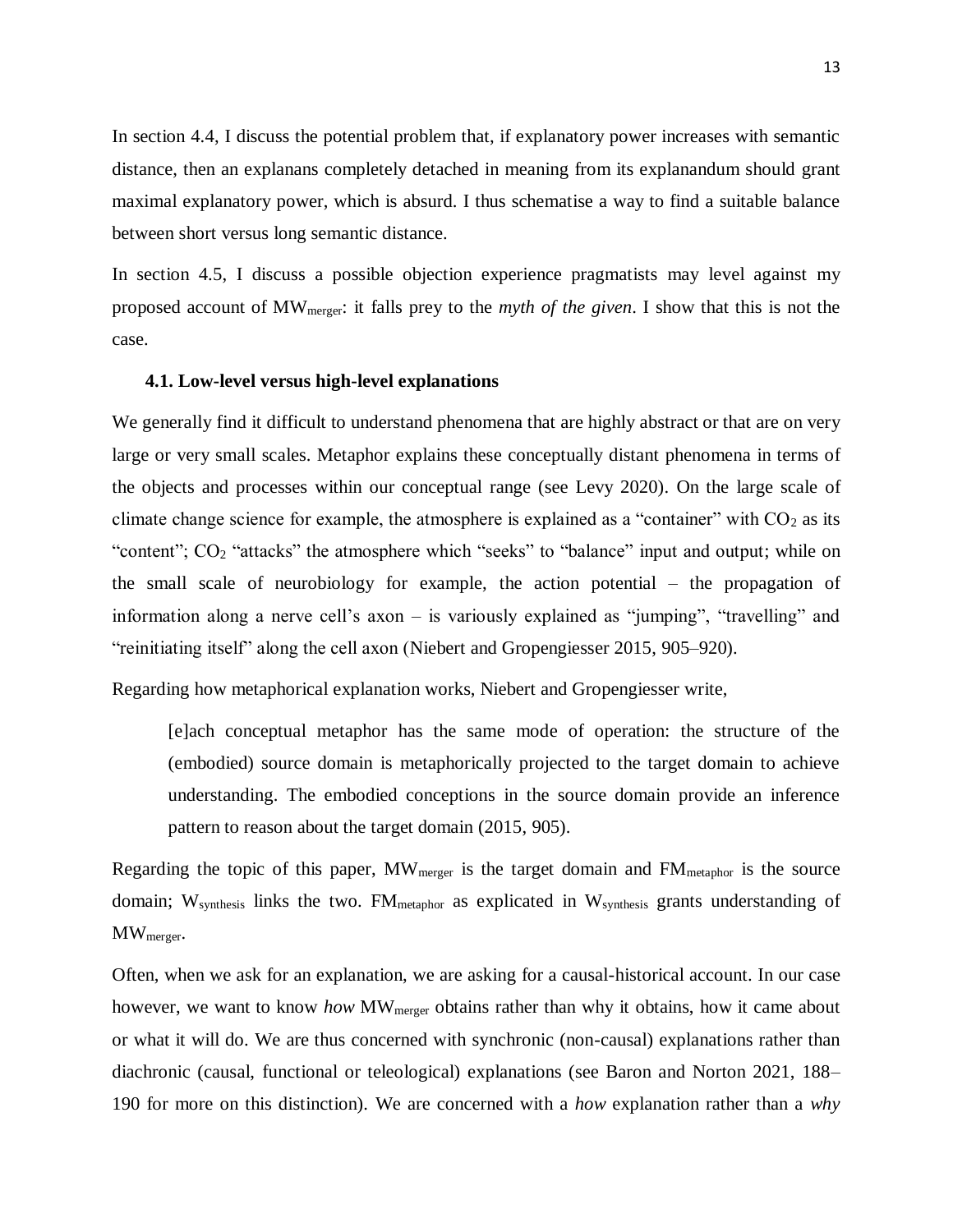explanation of MWmerger (see Godfrey-Smith 2008 for more on how explanations). Newton-Smith (2001) calls the relevant kind of explanation "explanation by identity": the explanatory work is done by the identity between explanandum and explanans rather than the causal connection between them (see also Wimsatt 2007 ch 11).

A suitable identity between explanandum and explanans must obtain in the mind of one who requests the explanation. The explanandum is something mysterious that can be made familiar by being conceptually linked to something with which one is acquainted: the explanans. A explains B by way of A's likeness to B whether in terms of a likeness in composition, structure or behaviour. For an explanation to obtain however, A and B must be suitably linked in the *understanding*. Explanation involves an appeal to the intuitive conceptual apparatus of one requesting the explanation.<sup>7</sup> Thus, if alternative modes of (*how*) explanation fail to capture suitable explanatory precision, metaphor can come into play given that it is  $-$  by definition  $-$  an expression of similarity intended to grant understanding. For those like the experience pragmatists who consider mind and world entwined but who lack a suitable explanation thereof, appeal to metaphor can therefore fulfil a suitable explanatory role.

Some may wonder however why metaphor should count as genuine explanation. Does explanation not require talk of subphenomenal hidden variables that ground phenomena needing explanation? Often, if one requests an explanation, one is asking for something *deeper* than metaphor: an underlying explanans that accounts for how or why some phenomenon obtains and how that phenomenon fits into our overall world picture (see van der Merwe 2020). Elster for example states that "to explain is to provide a mechanism, to open up the black box and show the nuts and bolts, the cogs and wheels of the internal machinery" (1983, 24).

It is debated however whether reductive  $-$  i.e. low-level  $-$  explanations have more explanatory power than holistic – i.e. high-level – explanations (Hempel and Oppenheim 1948; Oppenheim and Putnam 1958; Simon 1962; Pylyshyn 1993; Rosenberg 2006 and Kim 2008 say "yes"; Fodor 1974; Putnam 1975; Weslake 2010; Clarke 2016 and Batterman 2018 say "no"). Pragmatists can accept reductive explanations up to a point, but not when they venture into the metaphysical domain beyond the remit of empirical confirmation. We can accept chemical explanations of

<sup>7</sup> See Fischer (2014) for an informative discussion on the role of metaphor in *philosophical* intuitions.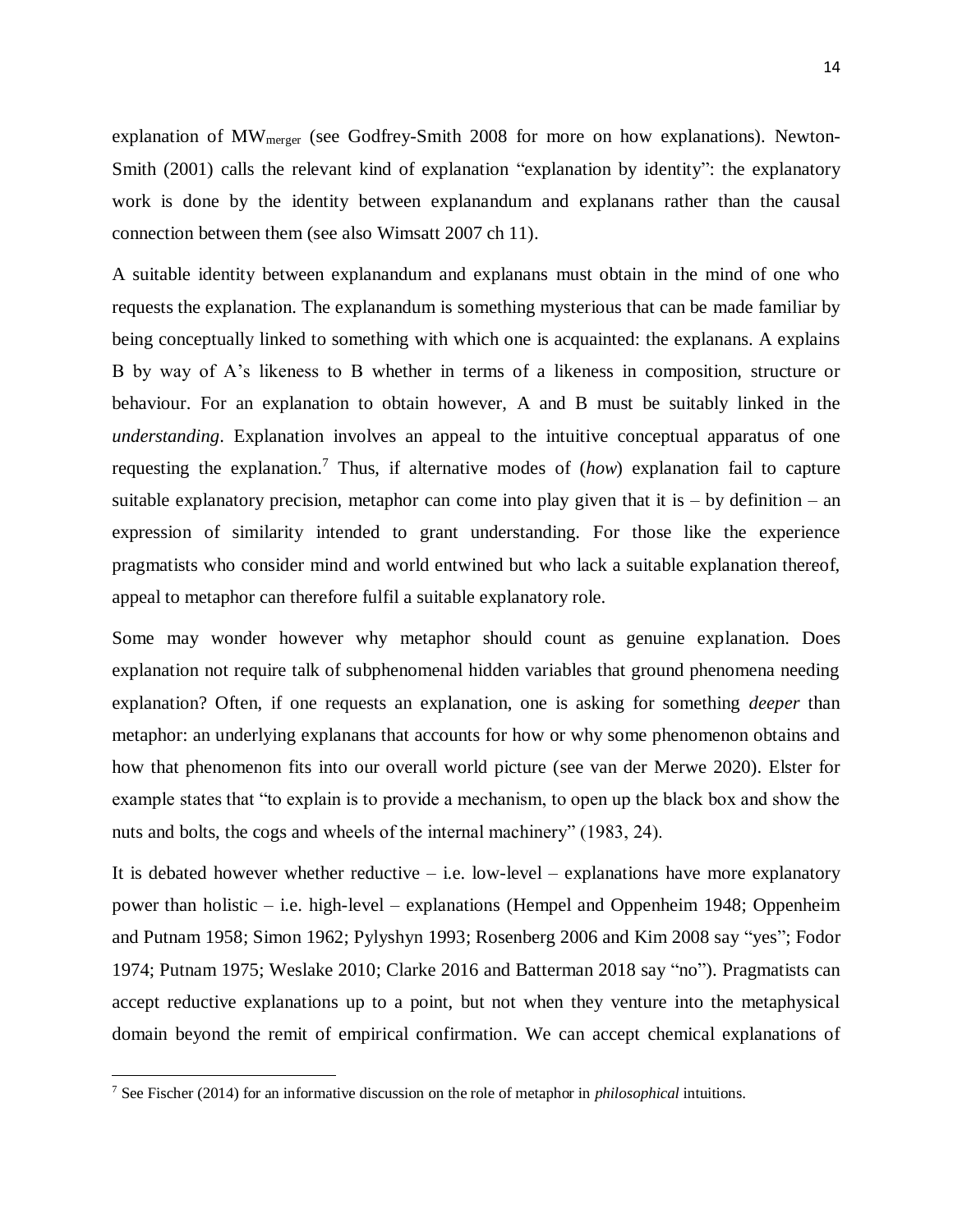biological phenomena, and physical explanations of chemical phenomena for example: all fall within the purview of empirical science. We should however reject explanations of physical phenomena in terms of undetectable entities such as supersymmetric strings (for now), not to mention logical atoms, tropes, quiddities and the like.

We often rightly prefer a high-level explanation on pragmatic, utilitarian grounds given that an empirically verified low-level explanation is unavailable. In medicine for example, depending on our aims, we may give priority to either low or high-level explanations. If we aim to cure a patient of some disease, we may give priority to low-level micro-biological factors, but if we aim to prevent a population from getting the disease in the first place, we should take high-level environmental factors into account (see van Bouwel *et al*. 2011 and Broadbent 2019 for detail). 8

Plausibly, it would be preferable to explain MW<sub>merger</sub> in terms of some fundamental entities or structures rather than by metaphor. We would then gain an understanding of how  $MW_{merger}$  fits into the broader natural world and how it relates to other phenomena potentially explained by the same reductive base. Such a deep low-level explanation is however not currently available, hence my argument for metaphorical explanation.<sup>9</sup>

### **4.2. Semantic distance; long and short**

We have discussed three kinds of (synchronic) explanation: (1) synonymy, (2) metaphor, and (3) reduction. (1) and (2) are high-level or what we can think of as *horizontal* explanations, while (3) is a low-level or *vertical* explanation. Further, as I will now outline, (1) does not increase semantic distance and therefore explanatory power; (2) and (3) increase semantic distance and therefore explanatory power even if (2) does so horizontally and (3) does so vertically.

I am cashing out the explanatory power of metaphor in terms of semantic distance because, as noted in section 4.1, A explains B by way of A's likeness to B. 'Likeness' denotes a semantic relationship between explanandum and explanans. There may indeed be other criteria and other ways to measure explanatory power. However, given that we are comparing metaphor to

<sup>8</sup> Thank you to an anonymous reviewer for stressing this point.

<sup>9</sup> As Simon notes, "an in-principle reductionist may be at the same time a pragmatic holist" (1962, 468; see also Wimsatt 2007 ch 12). Kim (2008) argues that we can utilise reductive explanations without embracing metaphysical reductionism.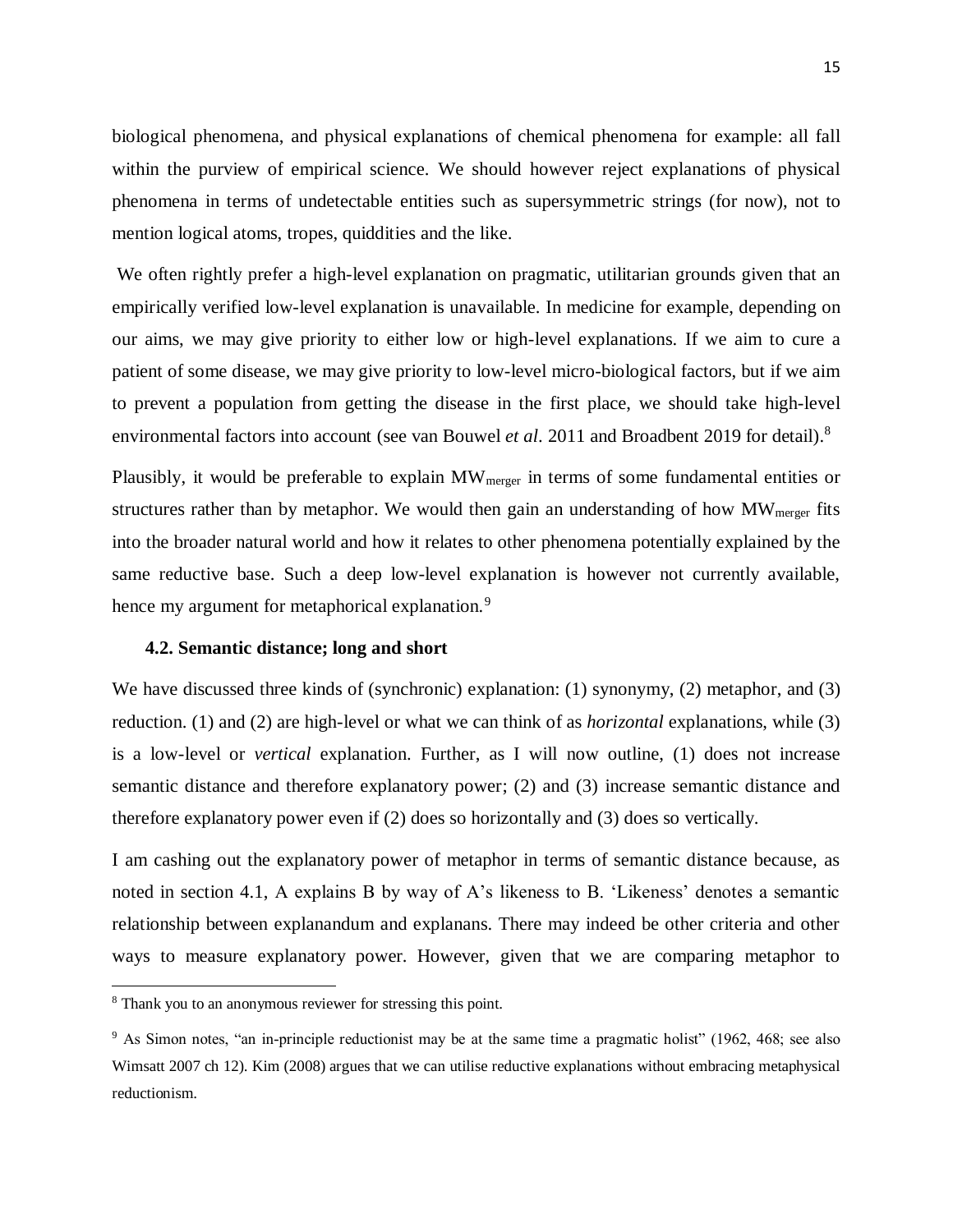reductive explanation, which clearly involves some notion of metered distance, semantic distance can suitably capture the value of both. Taylor's (forthcoming) account of *explanatory distance* has notable similarities to the notion of semantic distance developed here. For Taylor, a suitable *dependency* relation – *viz*. metaphysical grounding – finds the correct distance between explanandum and explanans. Contra the view expressed here however, Taylor considers the relationship between explanandum and explanans to be metaphysical rather than semantic, making her account incompatible with pragmatism (she also does not consider the role of metaphorical explanation).<sup>10</sup>

As intimated at the end of section 1, synonymy is a minimal kind of analogy compared to metaphor. Synonymy draws analogy between concepts close in meaning; we can say that the *semantic distance* between the two concepts is *short*. There is a short semantic distance between MWmerger's 'merging' relationship and Levine's 'moulding', 'infusing' or 'mediating' relationship; the explanatory concepts are synonyms. Conversely, in metaphor the concepts we are asked to analogise are further apart in meaning; the semantic distance between the two concepts is *long*. There is long semantic distance between MWmerger's 'merging' relationship and FMmetaphor's 'form/matter' hylomorphism; they are analogous, but they are not synonyms.

My semantic distance thesis can be schematised as follows (arrows denote direction of increasing explanatory power):

*horizontal analogical explanation*



deep metaphysical explanans (long semantic distance)

<sup>&</sup>lt;sup>10</sup> Wilsch (2015) also equates explanation with metaphysical grounding. See Dasgupta (2017) for criticism of such a view.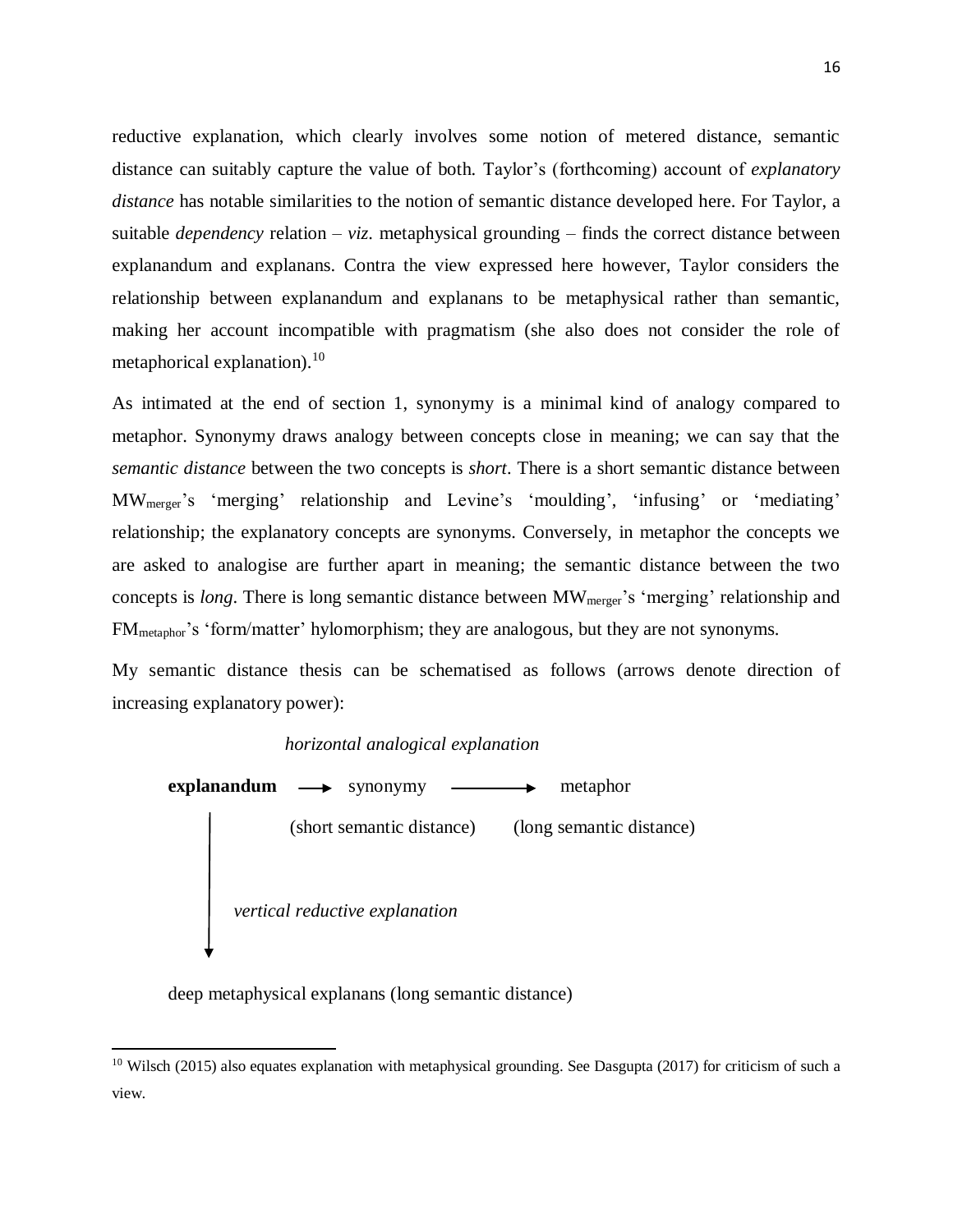When our willingness to engage in deep  $-$  i.e. metaphysical  $-$  explanations bottoms out, we can only proceed horizontally if we wish to increase explanatory power. Thus, metaphor is preferable to synonymy because it has longer semantic distance and therefore greater explanatory power. Levine's synonyms introduced in section 1 – moulded, infused and mediated – each connote a coming together of two elements where one or both are transforming the other in some way. However, given synonymy's short semantic distance, it has little explanatory power.

The explanatory power associated with long semantic distance is a function of the *insight* an explanation grants to the understanding. That is, an explanation must surprise us with some new insight; there must be what Gopnik (1998) calls an "aha moment". Levy writes that metaphor

frames a target by imaginatively juxtaposing it with a familiar subject matter. In this way it highlights certain properties and makes accessible certain patterns of reasoning, thus enhancing understanding (2020, 293–294; see also Arbib and Hesse 1986, 156).

As with surprise, there are thus elements of imagination or creativity in metaphorical explanation that are mostly absent in synonymy. This is because in synonymy we merely think of the relevant explanandum in a similar way to how we did before. Daane notes likewise that "[m]etaphors help thinkers and writers forge new connections, relevancies, realities and, at the same time, control the way they view the world" (1995, 1). We come understand some phenomena in an interesting new way that escapes previous puzzlement (Lakoff and Johnson 1980; Bradie 1999).

Thus, applying the above schema to MW<sub>merger</sub>:





deep metaphysical explanans (long semantic distance)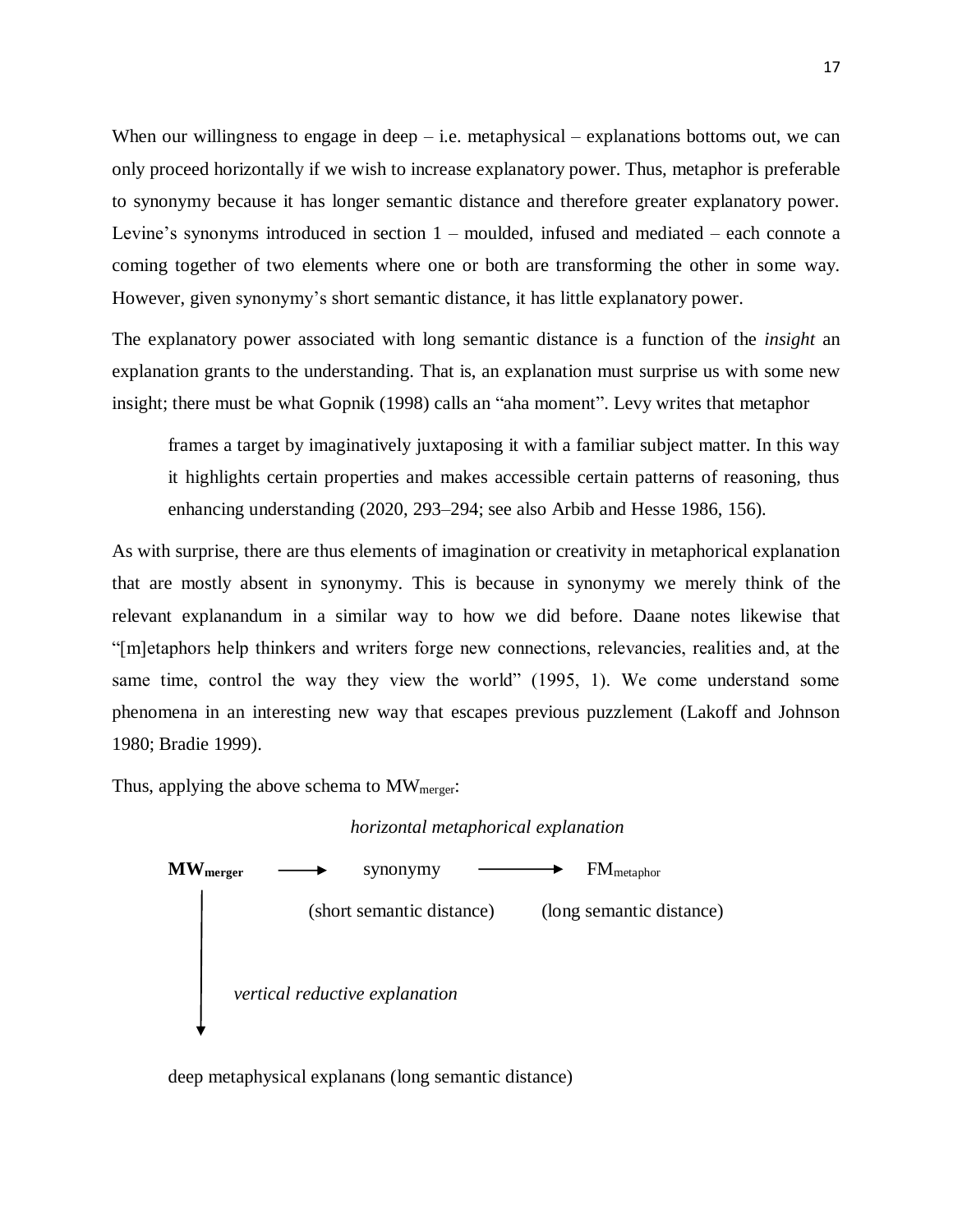Regarding science, Levy notes that both scientific models and metaphors are forms of "surrogate representation" involving "employment of the imagination" (2020, 295; see also Bradie 1999).<sup>11</sup> According to Agosta and Brooks, scientific theories are narrative metaphors that have the characteristic of pointing the way to truth; "metaphor is the poetic growth medium for new conceptual frameworks in science" (2020, 17; see also Lakoff and Johnson 1980; Hesse 1993; Elgin 2006; cf. Lewontin 1963). Metaphors in science can also serve a temporary explanatory purpose – as heuristics or placeholders – while scientists work on some deeper explanation (Black 1962; Camp 2020). Scientists often seek a reductive explanation, but metaphor can fulfil a provisional role where reductive explanation – if preferable – is not (yet) possible (Boyd 1993).

One of the most famous metaphors in science is Darwin's metaphor of 'natural selection'. Nature does not strictly-speaking *select* between organisms; 'selection' – as conventionally understood – requires an agent to do the selecting. Darwin drew the selection analogy from what is now called artificial selection: a breeder selects between organisms she sees fit for some anthropic purpose. Darwin's natural selection metaphor presented a high-level horizontal explanation of evolution to those accustomed to artificial selection. Today however, most evolutionary biologists understand evolution in terms of a lower level vertical explanation: in terms of alleles in gene pools or gene frequencies in fitness space for example (see Brooks 2011; Agosta and Brooks 2020 and Scheiner and Mindell 2020). 12

In sum, Levine's synonymy will have more explanatory power if he increases the semantic distance he utilises in his efforts to explain MW<sub>merger</sub>; that is, if he switches from synonymy to metaphor. This will go some way to answering the sceptic even if we do not speculate on the metaphysics of MW<sub>merger</sub>.<sup>13</sup> For experience pragmatists and likeminded thinkers, metaphor

 $11$  See Montuschi (2001) for more on different conceptions of metaphor in the philosophy of science. See Sullivan-Clarke (2019) for an overview of how analogical reasoning can both aid and at times hamper the progress of science.

 $12$  Note the further metaphors – "pools" and "space" – at the lower explanatory level. The project to explain these metaphors by reference to some even lower level expanans is ongoing. See Levy (2011) for an account of metaphor in cellular and molecular biology.

<sup>&</sup>lt;sup>13</sup> Although analogical argument is a form of ampliative reasoning, it is permissible for the pragmatist because it does not necessarily invoke metaphysics.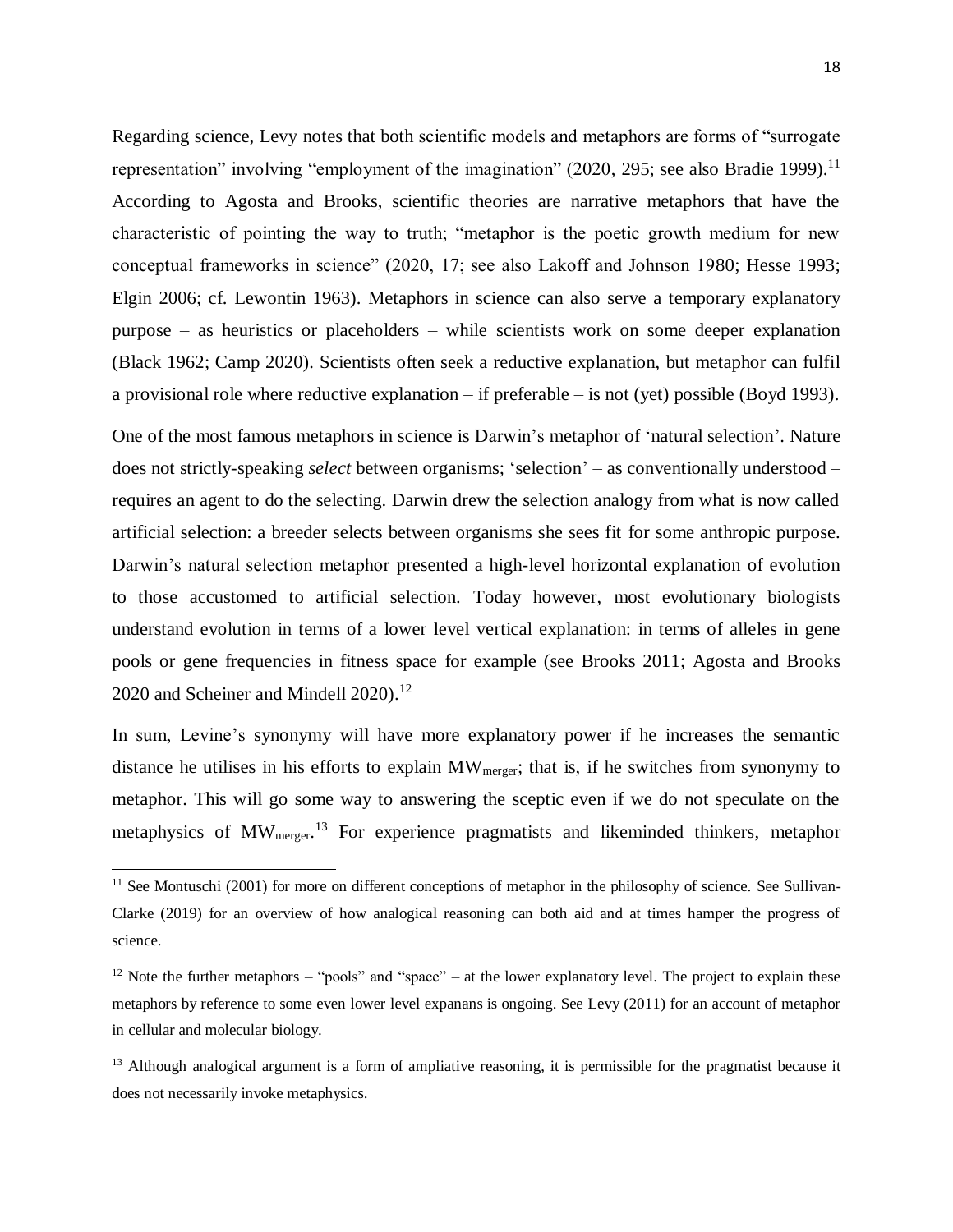appears to be a viable explanatory option all things considered. As Camp quoting Emily Dickenson suggests, metaphors are "telling the truth but telling it slant" (2020, 324).

### **4.3. The locus of MWmerger, and why FMmetaphor is a suitable explanation of MWmerger**

I propose that two features of Wsynthesis can be of use to Levine in making his account of MWmerger more epistemically robust and therefore better able to counter the sceptic from section 1.2:

- 1. As per Whewell, scientific inquiry, rather than experience, is the locus if  $MW<sub>merger</sub>$ ;
- 2. FM<sub>metaphor</sub> is a suitable metaphor for explaining  $MW_{merger}$ .

Regarding 1, Levine argues that MW<sub>merger</sub> occurs in experience. 'Experience' is however a notably broad concept that he does not define in any precise manner (see Kraut's 2020 review of Levine's 2019). Plausibly, one can count every moment of existence as experience, and, if MWmerger occurs in every such moment, then not much has been explained. Such an explanation amounts to the claim that mind is always aligned with world, and this is clearly not the case. Our everyday experience is sometimes demonstrably fallible: we *experience* the Sun as rotating around a stationary Earth for example. In such cases, mind and world are misaligned in experience. The scientific method has been, in part, developed to overcome our intuitive foibles and biases (see Pinker 2021). Whewell's notion that mind and world interface and align most perfectly in successful scientific inquiry is therefore more apt as the locus of  $MW_{merger}$ .

What begins as an antithesis is, for Whewell, in the end a synthesis. Successful scientific inquiry is the locus where mind and world synchronise, and the degree of empirical success achieved in scientific practice determines the degree of alignment between mind and world. W<sub>synthesis</sub> (with the help of FMmetaphor) thus explains MWmerger in a robust way. MWmerger does not occur in experience broadly-construed as Levine has it. Instead, it occurs within a rather narrow range of conditions specific to scientific inquiry functioning at its best.

Regarding 2, even if we accept that metaphors can have the desired explanatory power, we still need to establish that FM<sub>metaphor</sub> is a suitable metaphor for explaining MW<sub>merger</sub>. I propose that the form/matter hylomorphism Aristotle considered constitutive of the identity of all objects nicely captures the way we might think of mind and world synchronised. The relationship between form and matter (or structure and substance) is one of mutual dependency and synchronous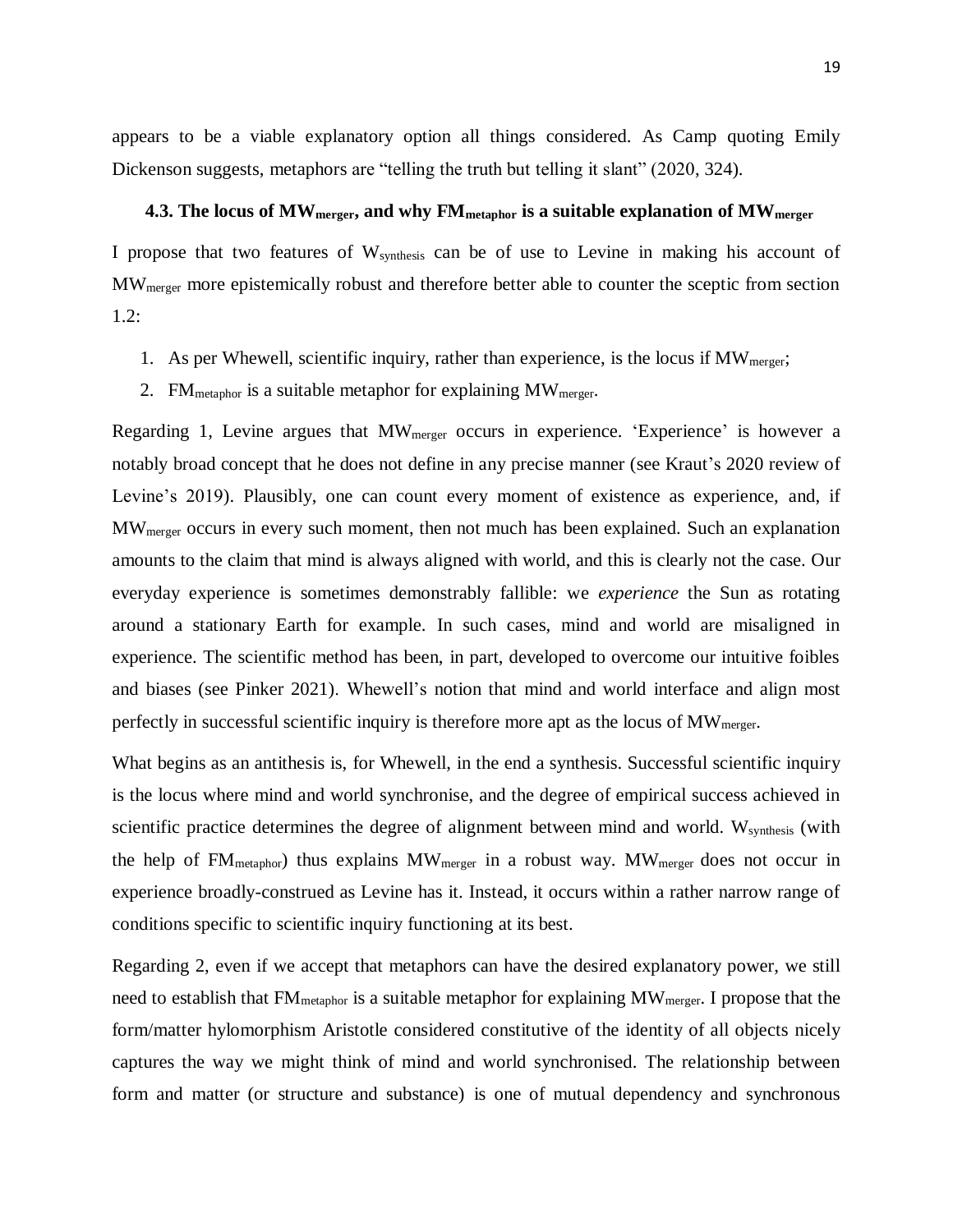affect. Idealism, eliminativism and dualism aside, since Kant, it has been largely accepted that mind and world are likewise mutually dependent in generating the identity of and truths about things of the world.<sup>14</sup> Hylomorphism suitably captures the way that two elements can be so inextricably conjoined yet also conceptually separate. We cannot imagine form separate from matter or matter separate from form, yet we can somehow conceptualise them as distinct elements individually analysable. Likewise, mind and world jointly construct and constitute all things,<sup>15</sup> yet we easily conceptualise them as separate. This state of being both one and many is aptly embodied in  $FM_{\text{metablor}}$ . We cannot say exactly what fine-grained events or processes occur at the interface of mind and world, yet hylomorphism appears to capture the nature of that state in a suitably analogue way.

Plausibly, by thinking of world as matter and mind as form, we come to think of world as substantial and dispositional, recalcitrant yet also malleable; and the way that the mind seems to overlay the world imbuing it with semantic and aesthetic qualities is nicely analogous to the way that form ostensibly does so with matter. This hylomorphic explanation captures our imagination, grants insight and eases our puzzlement to some notable degree. One can feel content that one understands MW<sub>merger</sub> significantly better than before by thinking of it as analogous to  $FM_{\text{metaphor}}$ . Even if not a final, complete explanation,  $FM_{\text{metaphor}}$  has robust explanatory power compared to synonymy for example.

### **4.4. Finding a suitable balance between short and long semantic distance**

An obvious objection is that, if explanatory power increases with semantic distance, then some explanans completely unrelated in meaning to its explanandum should have maximal explanatory power. We should make the absurd conclusion that an arbitrary analogue having

 $14$  It is not clear quite which aspects of MW<sub>merger</sub> are contributed by the mind and which are contributed by the world. For Kant and Whewell, the mind contributes space and time. Yet there is ongoing debate in contemporary philosophy of physics over the nature of space and time and to what degree they are constructed versus represented (see Maudlin 2012 for an overview). It appears however that the mind does contribute something (colour seems a fairly non-controversial example). In any case, I leave it open as to what precisely mind versus world contribute to MWmerger given that we are concerned here with *how* mind and world contribute to MWmerger and not *what* they contribute.

<sup>&</sup>lt;sup>15</sup> Excluding mathematical and purely logical things (recall fn 3).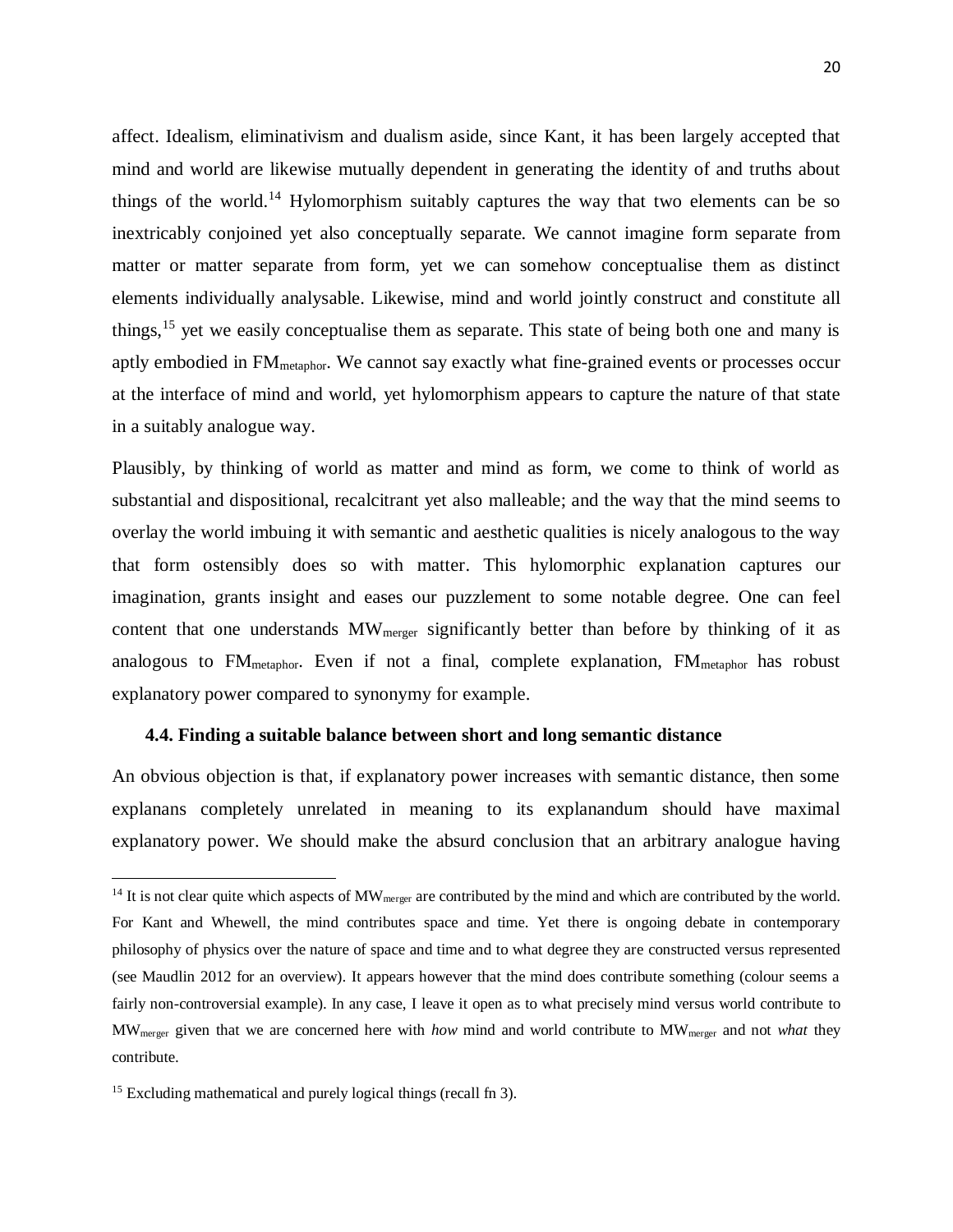zero closeness of meaning to MW<sub>merger</sub> will have maximal explanatory power. As such, I propose we do not 'stretch' semantic distance so far that the resemblance between explanandum and explanans is lost. There is thus a trade-off between closeness of meaning and explanatory power. The best analogy for the explanatory job at hand will maximise explanatory power without losing the semantic resemblance between explanandum and explanans.

Darwin's artificial selection metaphor from the last section for example explains evolution by analogy to selective breeding. One could also attempt to explain evolution by analogy to buffet dining perhaps. In both cases, desired items are selected from a variety. However, we can see that semantic distance is now being stretched too far resulting in loss of closeness of meaning between explanandum and explanans. Although explanatory power increases initially as closeness of meaning diminishes, it will begin to taper off as semantic distance is overstretched. Schematically:



**Evolution**  $\rightarrow$  synonymy  $\rightarrow$  artificial selection  $\rightarrow$  buffet dining  $\rightarrow$  etc... Returning to MWmerger, we have seen how synonymy is very close in meaning to MWmerger but consequently lacks explanatory power. As argued in the previous section however, FM<sub>metaphor</sub> explicated in Wsynthesis suitably explains MWmerger. Consequently, it has the correct balance between closeness of meaning and semantic distance to maximise explanatory power. *Mutatis mutandis*:



A suitable likeness obtains when the semantic distance between explanandum and explanans is neither too short nor too long. Too short, and we will gain no new insight: there will be no aha moment; too far and we will fail to gain understanding: we will not see the conceptual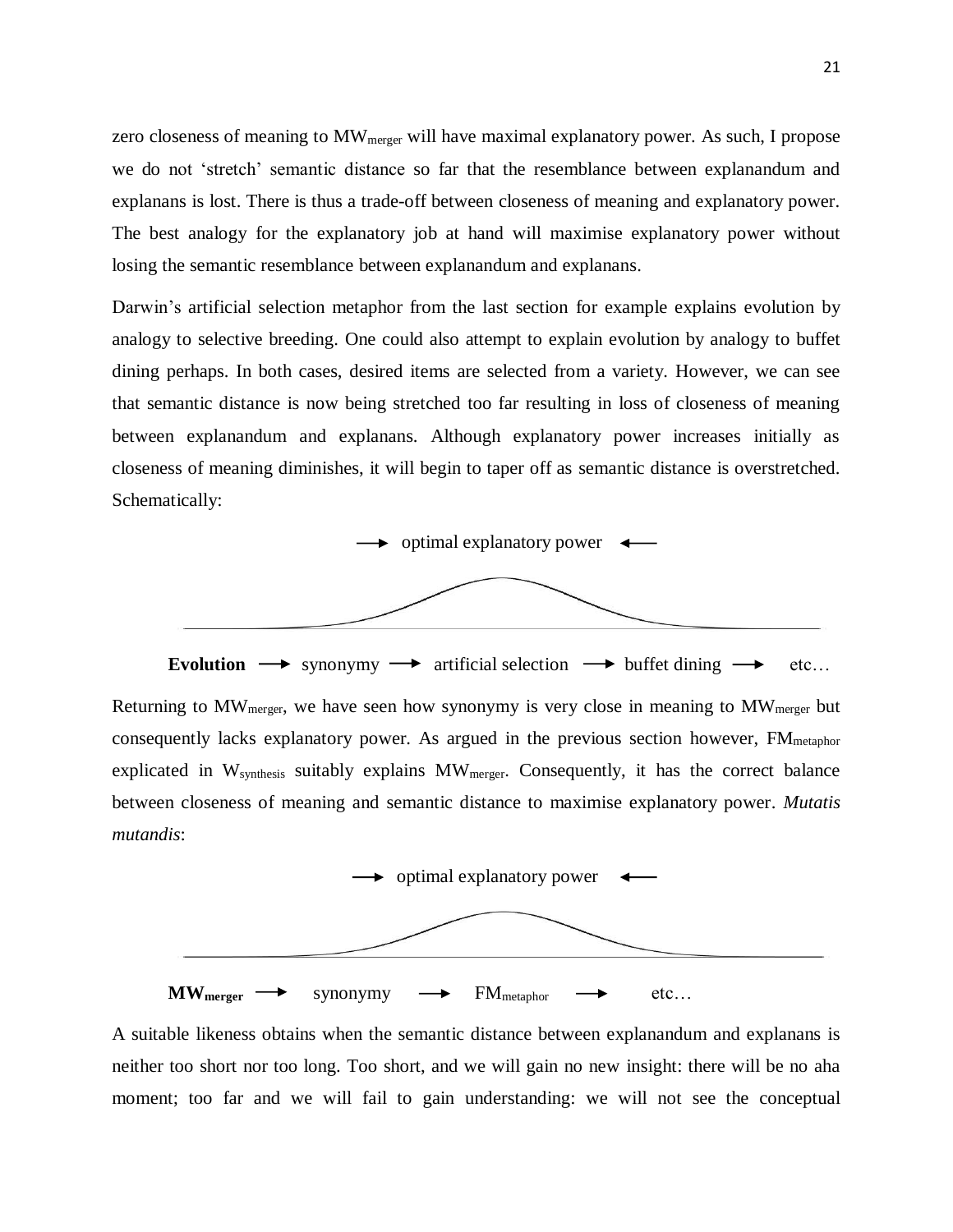connection between explanandum and explanans. We seek a suitable semantic distance between explanandum and explanans where the trade-off between insight and understanding is optimised.

### **4.5. Possible objection: the myth of the given**

Experience pragmatists may however object that Wsynthesis falls prey to the *myth of the given*. For Dewey, it is a mistake to hold with Kant that the content of sensation can influence our inferences without itself having inferential content (see de Vries 2021 for detail). Levine presents the myth of the given in the form of a dilemma:

if sensations are truly *independent* of thought… how can they be *homogeneous* enough with thought so as to solicit, or give the cue for, the right or correct thought? And if they are homogeneous enough with thought to solicit it, how can we say that they exist prior to thought, as is necessary if they are to constrain thought from the outside? (2019, 164 original emphasis).

As discussed in section 3, Whewell draws on Kant to argue that the facts – the content of sensation – are the objective half of  $MW_{merger}$ ; theory being the subjective half. W<sub>synthesis</sub> may therefore be prone to the myth of the given. Is Whewell's content of sensation *given* to thought without having any thought-like properties for the mind to latch onto and merge with?

As mentioned in section 3, Whewell thinks of mind and world as separate in analysis yet united in reality. In scientific terms, MW<sub>merger</sub> obtains when the form of theory and the matter of experiment mesh harmoniously in successful empirical inquiry. Dewey expresses a similar view; he writes that the

facts by which [a] theory is to be verified or disproved are not a fixed, unchangeable, body; if a theory gets its verification through the facts, the facts get a transformed and enlarged meaning through the theory… Both idea [mind] and 'facts' [world] are flexible, and verification is the process of mutual adjustment, of organic interaction (Dewey in Levine 2019, 163; see Dewey 1903).

This is Dewey's way of overcoming the myth of the given (see Levine 2019, 164–165, 229– 230). Facts are not statically given; they are instead pliable to the influence of theory. Whewell likewise understands theory and fact to co-evolve in the process of scientific inquiry (section 3). He does not take the content of sensation to be independent of thought yet somehow also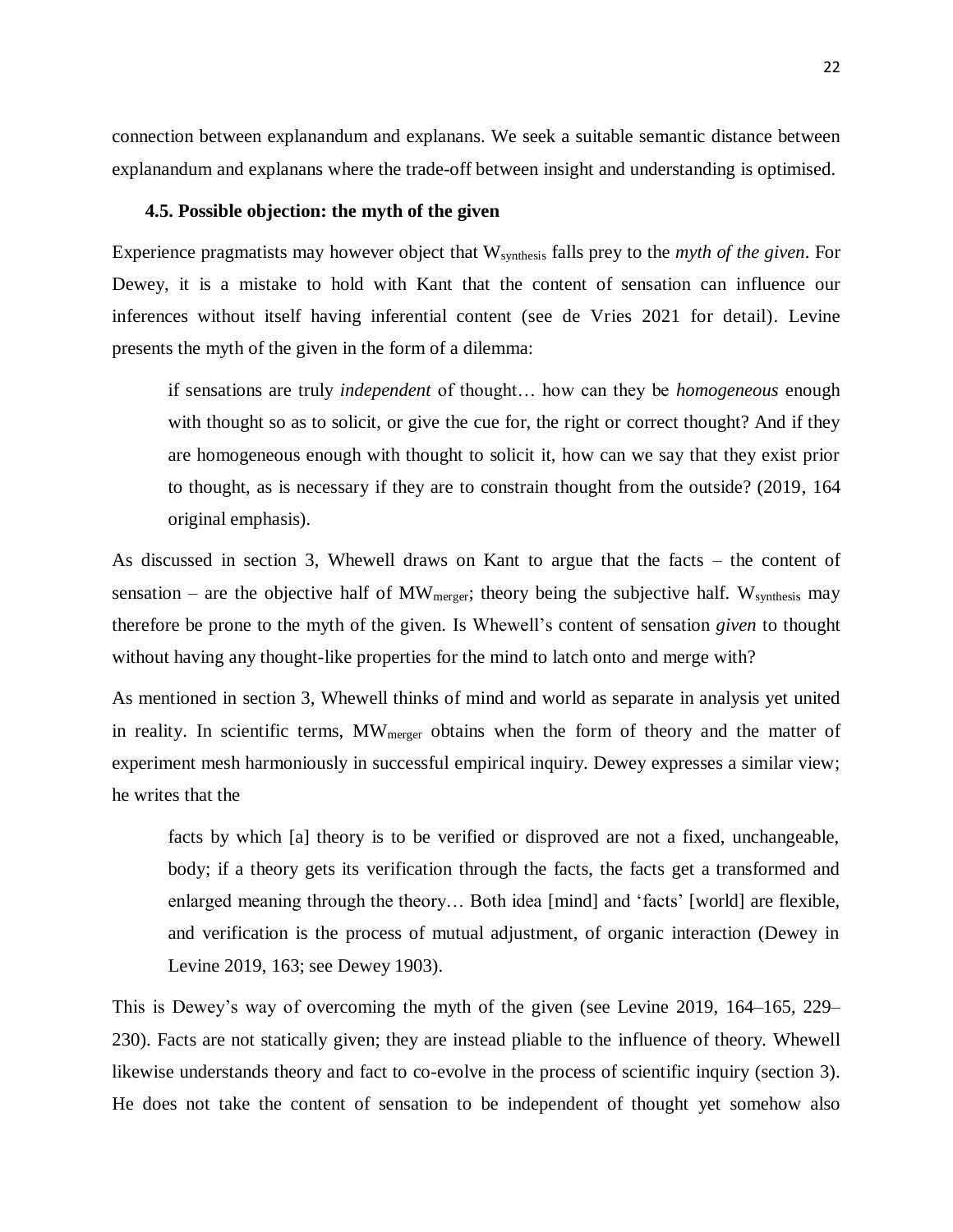influential on thought. Instead, they are mutually affective; we only conceptually separate them in coming to understand their unity.

Drawing again on metaphor, we can think of Aristotle's statue sculptor as treating form and matter separately during the planning and sculpting of her piece. As she works, form and matter interact under her guidance. They become increasingly aligned to her initial blueprint as the piece nears completion. Once complete, we now think of the statue as a work of art; form and matter are in harmony. For the sculpture to be a sculpture *qua* artwork – for it to have identity, meaning or beauty – we must consider it as a whole.

# **Conclusion**

For Whewell, when empirical science is functioning at its best, mind and world are most perfectly aligned; the one blends into the other; they co-evolve in harmony. This merging of mind and world  $(MW<sub>merger</sub>)$  is analogous to the form and matter that constitutes Aristotelian objects ( $FM_{\text{metaphor}}$ ). Whewell's form/matter metaphor ( $W_{\text{synthesis}}$ ) draws on  $FM_{\text{metaphor}}$  to articulate a robust account of how MW<sub>merger</sub> obtains in successful scientific inquiry. W<sub>synthesis</sub> seems to satisfy both our intuition that mind and world are distinct and the evident truism that there is no God's eye view from which to analyse their separation.

Experience pragmatists who reject Rortian subjectivism may find it useful to draw on W<sub>synthesis</sub> entailing  $FM_{metablor}$  as a way to explain  $MW_{merger}$ . Wsynthesis provides those who hold to  $MW_{merger}$ *sans* metaphysics a valuable new explanatory tool. We may at times prefer vertical reductive explanations, but we must sometimes be content with horizontal analogue explanations, as in the case of MW<sub>merger</sub>. What exactly a deep explanation of MW<sub>merger</sub> would look like is, in any event, unclear. The debate amongst metaphysicians in ongoing. Perhaps some future science will develop such an explanation or – more likely in my view – metaphorical explanation is all we have.

#### **References**

Agosta, S. J. and Brooks, D. R. (2020). *The major metaphors of Evolution: Darwinism then and now*. Springer.

Arbib, M. A. and Hesse, M. B. (1986). *The construction of reality*. Cambridge University Press.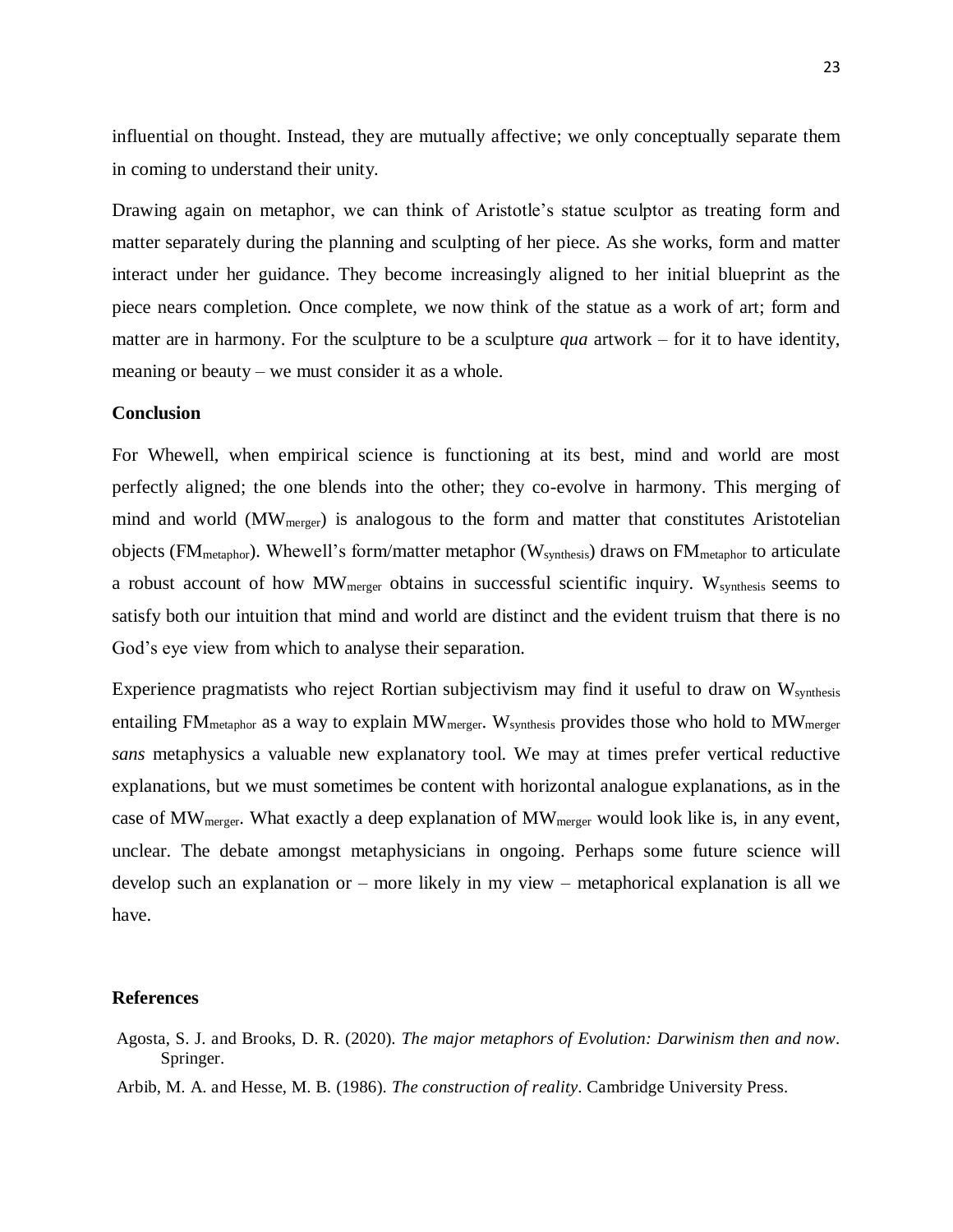Aristotle. (1925). *Metaphysics*, W. D. Ross (Trans.). Clarendon Press.

- Austin, C. (2017) A Biologically Informed Hylomorphism. In W. Simpson, R. Koons and N. Teh (Eds.), *Neo-Aristotelian perspectives on modern science* (pp. 185–210)*.* New York: Routledge.
- Bacon, F. (1878). *Novum organum*. Oxford: Clarendon Press.
- Baron, S. and Norton, J. (2021). Metaphysical explanation: The Kitcher picture. *Erkenntnis*, 86(1), 187– 207.
- Batterman, R. W. (2018). Autonomy of theories: An explanatory problem. *Noûs*, 52(4), 858–873.
- Black, M. (1962). *Models and metaphors*. Cornell University Press.
- Blancke, S., Boudry, M. and Braeckman, J. (2019). Reasonable irrationality: The role of reasons in the diffusion of pseudo-science. *Journal of Cognition and Culture*, 19(5), 432–449.
- Boyd, N. M. and Bogen, J. (2021). Theory and observation in science. *The Stanford Encyclopedia of Philosophy*. E. N. Zalta (Ed.), https://plato.stanford.edu/archives/fall2021/entries/science-theoryobservation/
- Boyd, R. (1993). Metaphor and theory change: what is 'metaphor' a metaphor for? In A Ortony (Ed.), *Metaphor and thought* (2nd ed., pp. 481–532). Cambridge University Press.
- Bradie, M. (1999). Science and metaphor. *Biology and Philosophy*, 14(1), 159–166.
- Breitenbach, A. (2011). Kant on causal knowledge: Causality, mechanism and reflective judgment. In K. Allen and To. Stoneham (Eds.), *Causation and modern philosophy* (pp. 201-219). Routledge.
- Broadbent, A. (2019). *The philosophy of medicine*. Oxford University Press.
- Brooks, D. R. (2011). The major metaphors of evolution: Visualizing the extended synthesis. *Evolution: Education and Outreach*, 4(3), 446–452.
- Buchdahl, G. (1971). Inductivist versus deductivist approaches in the philosophy of science as illustrated by some controversies between Whewell and Mill. *The Monist*, 55(3), 343–367.
- Butts, R. E. (1987). Pragmatism in theories of induction in the Victorian era: Herschel, Whewell, Mach and Mill. In H. Stachowiak (Ed.), *Pragmatik: Handbuch pragmatischen denkens* (pp. 40–58). F. Meiner.
- Camp, E. (2020). Imaginative frames for scientific inquiry: Metaphors, telling facts, and just- so stories. In A. Levy and P. Godfrey-Smith (Eds.), *The scientific imagination: Philosophical and psychological perspectives* (pp. 304–336). Oxford University Press.
- Clarke, C. (2016). The explanatory virtue of abstracting away from idiosyncratic and messy detail. *Philosophical Studies*, 173(6), 1429–1449.
- Cowles, H. M. (2016). William Whewell, Charles Peirce, and scientific kinds. *Isis*, 107(4), 722–737.
- Daane, M. C. (1995). Writing reality: Constructivism, metaphor, and cosmology. *The Journal of the Assembly for Expanded Perspectives on Learning*, 1(3), 1–7.
- Darwin, C. (1872). *The origin of species, 6th edition*. John Murray.
- Dasgupta, S. (2017). Constitutive explanation. *Philosophical Issues*, 27(1), 74–97.
- De Vries, W. (2021). Wilfrid Sellars. *The Stanford Encyclopedia of Philosophy*. E. N. Zalta (Ed.), https://plato.stanford.edu/archives/spr2021/entries/sellars/
- Dewey, J. (1903). Logical conditions of a scientific treatment of morality. *In Investigations Representing the Departments, Part II: Philosophy Education* (pp. 115–139). University of Chicago Press.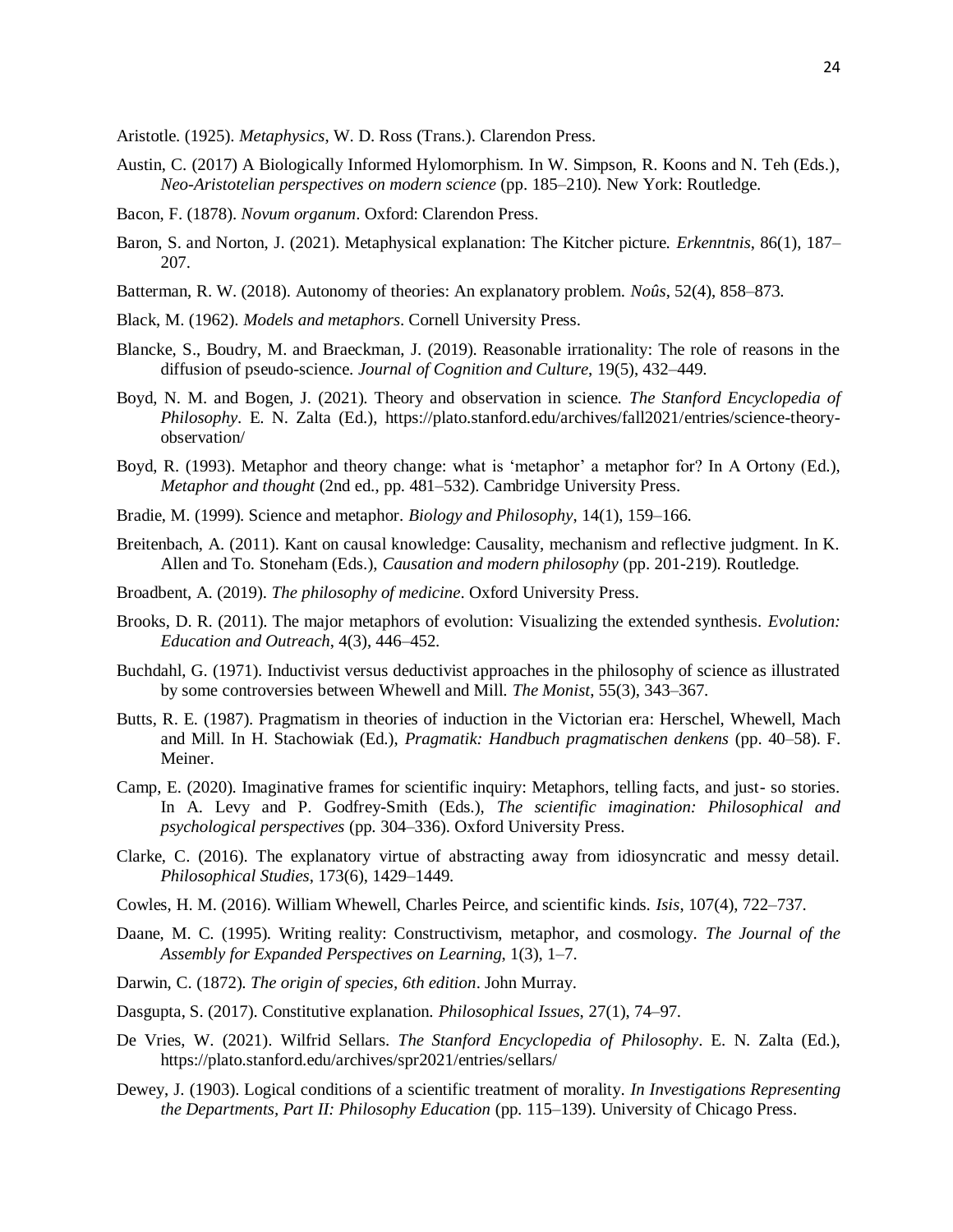- Ducasse, C. J. (1951a). Whewell's philosophy of scientific discovery I. *The Philosophical Review*, 60(2), 56–69.
- Ducasse, C. J. (1951b). Whewell's philosophy of scientific discovery II. *The Philosophical Review*, 60(2), 213–34.
- Elgin, C. (2006). From Knowledge to Understanding. In S. Hetherington (Ed.), *Epistemology Futures* (pp. 199–215). Clarendon Press.
- Elster, J. (1983). *Explaining technical change: A case study in the philosophy of science*. Cambridge University Press.
- Feyerabend, P. K. (1975). *Against method*. Verso.
- Fischer, E. (2014). Philosophical intuitions, heuristics, and metaphors. *Synthese*, 191(3), 569–606.
- Floridi, L. (2018). What a maker's knowledge could be. *Synthese*, 195(1), 465-481.
- Fodor, J. A. (1974). Special sciences; or, the disunity of science as a working hypothesis. *Synthese*, 28(2), 97–115.
- Forstmann, M., and Burgmer, P. (2015). Adults are intuitive mind-body dualists. *Journal of Experimental Psychology: General*, 144(1), 222–235.
- Godfrey-Smith, P. (2008). Reduction in real life. In J. Hohwy and J. Kallestrup (Eds.), *Being reduced: new essays on reduction, explanation, and causation* (pp. 52–74). Oxford University Press.
- Gopnik, A. (1998). Explanation as Orgasm. *Minds and Machines*, 8(1), 101–118.
- Heider, D. (2015). Suarez on the metaphysics and epistemology of universals. In V. Salas and R. Fastiggi (Eds.), *A companion to Francisco Suarez* (pp. 164-199). Brill.
- Henne, C. (2019). Levine Steven, Pragmatism, Objectivity, and Experience. *European Journal of Pragmatism and American Philosophy*. Online publication. https://doi.org/10.4000/ejpap.1766
- Hempel, C. and Oppenheim, P. (1948). Studies in the logic of explanation. *Philosophy of Science*, 15(2), 135–75.
- Hesse, M. (1993). Models, metaphors and truth. In F. R. Ankersmit and J. J. A. Mooij (Eds.), *Knowledge and language vol. 3: Metaphor and knowledge* (pp. 49–66). Springer.
- Hettche, M. and Dyck, C. (2019). Christian Wolff. *The Stanford Encyclopedia of Philosophy*. E. N. Zalta (Ed.), https://plato.stanford.edu/archives/win2019/entries/wolff-christian/
- Hintikka, J. (1974). Kant's 'new method of thought' and his theory of mathematics. In *Knowledge and the known: Historical perspectives in epistemology* (pp. 126-134). Reidel.
- Horwich, P. (1998). The 'correspondence' intuition. In Truth: Oxford Scholarship Online. DOI:10.1093/0198752237.003.0007
- Jaworski, W. (2020). Hylomorphism and the construct of consciousness. *Topoi*, 39(5), 1125–1139.
- Jones, T. (1995). Reductionism and the unification theory of explanation. *Philosophy of Science*, 62(1), 21–30.
- Kant, I. (1996). *Critique of pure reason*, W. S. Pluhar (Trans.). Hackett Publishing.
- Kim, J. (2008), Reduction and reductive explanation: Is one possible without the other? In J. Hohwy and J. Kallestrup (Eds.), *Being reduced: New essays on reduction, explanation, and causation* (pp. 93– 114). Oxford University Press.
- Kitcher, P. (1993). *The Advancement of Science*. Oxford University Press.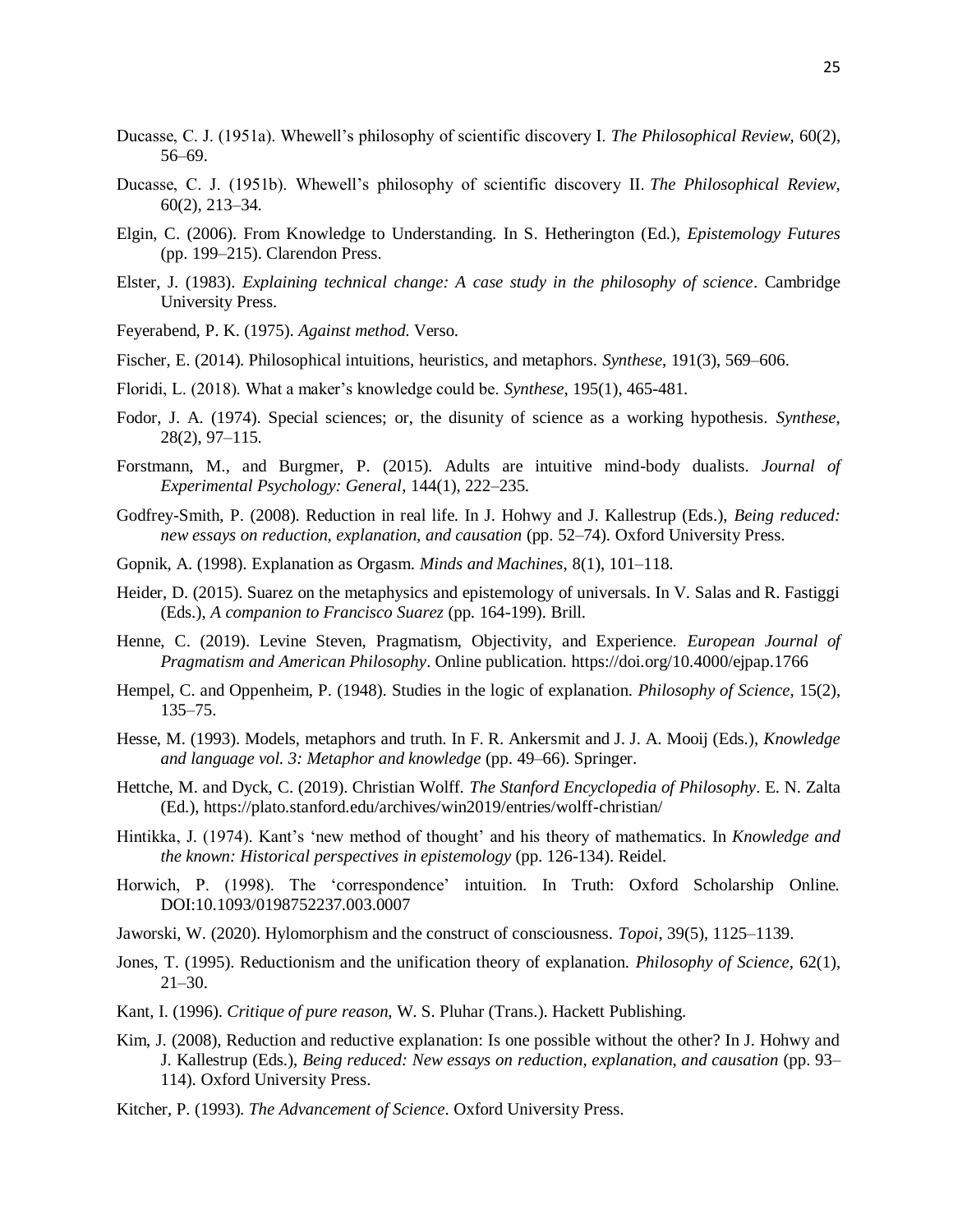- Klein, J. and Giglioni, G. Francis Bacon. *The Stanford Encyclopedia of Philosophy*. E. N. Zalta (Ed.), https://plato.stanford.edu/archives/fall2020/entries/francis-bacon/
- Kordig, C. R. (1971). The Theory-ladenness of observation. *The Review of Metaphysics*, 24(3), 448–484.
- Kraut, R. (2020). Steven Levine: Pragmatism, objectivity, and experience. *Notre Dame Philosophical Reviews*. Online publication. Retrieved 23 March 2021 from https://ndpr.nd.edu/reviews/pragmatism-objectivity-and-experience/
- Kuhn, T. S. (1962). *The structure of scientific revolutions*. University of Chicago Press.
- Lakoff, G. and Johnson, M. L. (1980). *Metaphors we live by*. Chicago University Press.
- Langton, R. (1998). *Kantian humility: Our ignorance of things in themselves*. Oxford University Press.
- Laudan, L. (1971). William Whewell on the consilience of inductions. *The Monist*, 55(3), 368–391.
- Laudan, L. (1977). *Progress and its problems*. University of California Press.
- Levine, S. (2010). Rehabilitating objectivity: Rorty, Brandom, and the new pragmatism. *Canadian Journal of Philosophy*, 40(4), 567–589.
- Levine, S. (2014). Does James have a place for objectivity? A response to Misak. *European Journal of Pragmatism and American Philosophy.* Online publication. https://doi.org/10.4000/ejpap.551
- Levine, S. (2019). *Pragmatism, objectivity, and experience*. Cambridge University Press.
- Levy, A. (2011). Information in biology: A fictionalist account. *Noûs*, 45(4), 640–657.
- Levy, A. (2020). Metaphor and scientific explanation. In A. Levy and P. Godfrey-Smith (Eds.), *The scientific imagination: Philosophical and psychological perspectives* (pp. 280–303). Oxford University Press.
- Lewis, D. K. (2009). Ramseyan humility. In D. Braddon-Mitchell and R. Nola (Eds.), *Conceptual analysis and philosophical naturalism* (pp. 203-222). MIT Press.
- Lewontin, R. C. (1963). Models, mathematics and metaphors. *Synthese*, 15(1), 222–244.
- Maudlin, T. (2012). *Philosophy of physics: space and time*. Princeton University Press.
- Misak, C. J. (2007). *New Pragmatists*. Oxford University Press.
- Misak, C. J. (2013). *The American pragmatists*. Oxford University Press.
- Misak, C. J. (2014). Language and experience for pragmatism. *European Journal of Pragmatism and American Philosophy.* Online publication. https://doi.org/10.4000/ejpap.295
- Montuschi, E. (2001). Metaphor in science. In W. H. Newton-Smith (Ed.), *A companion to the philosophy of science* (pp. 277–282). Blackwell.
- Morrison, M. (1997). Whewell on the ultimate problem of philosophy. *Studies in History and Philosophy of Science Part A*, 28(3), 417–437.
- Newton-Smith, W. H. (2001). Explanation. In W. H. Newton-Smith (Ed.), *A companion to the philosophy of science* (pp. 127–133). Blackwell.
- Niebert, K and Gropengiesser, H. (2015). Understanding starts in the Mesocosm: Conceptual metaphor as a framework for external representations in science teaching. *International Journal of Science Education*, 37(5–6), 903–933.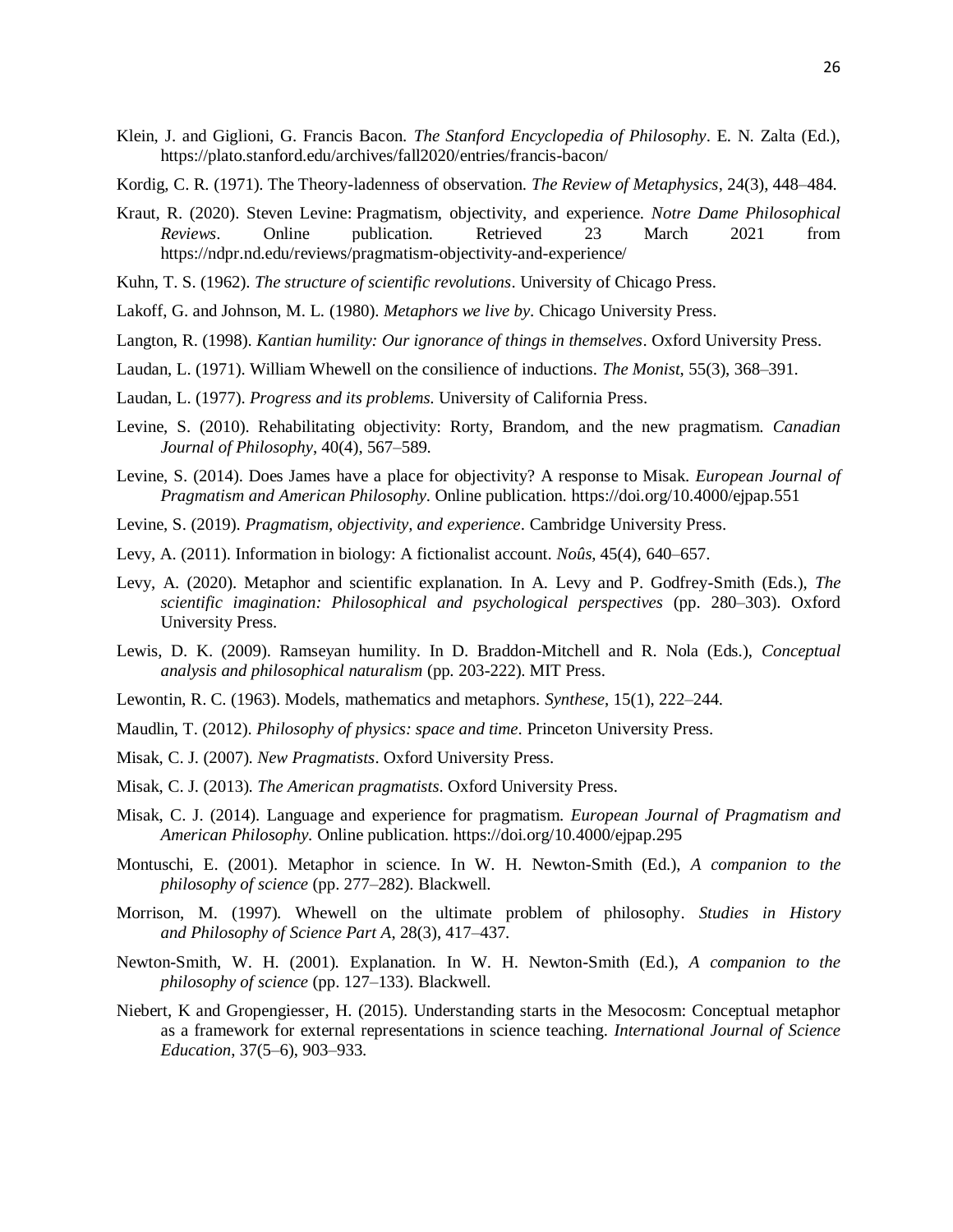- Oppenheim, P. and Putnam, H. (1958). The unity of science as a working hypothesis. In H. Feigl, M. Scriven and G. Maxwell (Eds.), *Minnesota Studies in the Philosophy of Science, vol. 2* (pp. 3–36). Minnesota University Press.
- Pérez-Ramos, A. (1988). *Francis Bacon's idea of science and the maker's knowledge tradition*. Oxford: Clarendon Press.
- Pinker, S. (2021). *Rationality: What it is, why it seems scarce, why it matters*. Allen Lane.
- Pollok, K. (2014). 'The understanding prescribes laws to nature': Spontaneity, Legislation, and Kant's Transcendental Hylomorphism. *Kant-Studien*, 105(4), 509–530.
- Pruss, A. (2017). A Traveling Forms Interpretation of Quantum Mechanics. In W. Simpson, R. Koons and N. Teh (Eds.) *Neo-Aristotelian Perspectives on Modern Science* (pp. 105–122). Routledge.
- Putnam, H. (1975). Philosophy and our mental life. In *Philosophical papers, vol. 2: Mind, language and reality* (pp. 291–303). Cambridge University Press.
- Putnam, H. (1981). *Reason, truth and history*. Cambridge University Press.
- Pylyshyn, Z. (1993). Metaphorical imprecision and the 'top-down' research strategy. In A Ortony (Ed.), *Metaphor and thought* (2nd edition pp. 543-560). Cambridge University Press.
- Pylyshyn, Z. (2007). *Things and places: How the mind connects with the world*. MIT Press.
- Radman, Z. (1997). *Metaphor: Figures of the mind*. Kluwer Academic Publisher.
- Rohlf, M. (2020). Immanuel Kant. *The Stanford Encyclopedia of Philosophy.* E. N. Zalta (Ed.), https://plato.stanford.edu/archives/fall2020/entries/kant/
- Rorty, R. (1989). *Contingency, irony, and solidarity*. Cambridge University Press.
- Rorty, R. (1991). *Objectivity, relativism, and truth: Philosophical papers, vol. 1.* Cambridge University Press.
- Rorty, R. (1995). Is truth a goal of inquiry? Donald Davidson versus Crispin Wright. Philosophical Quarterly 45(180), 281–300.
- Rosenberg, A. (2006). *Darwinian reductionism. Or, how to stop worrying and love molecular biology*. University of Chicago Press.
- Scheiner, S. M. and Mindell, D. P. (2020). *The theory of evolution: Principles, concepts, and assumptions.* University of Chicago Press.
- Schickore, J. (2018). Scientific Discovery. *The Stanford Encyclopedia of Philosophy*. E. N. Zalta (Ed.), https://plato.stanford.edu/archives/sum2018/entries/scientific-discovery/
- Simon, H. (1962). The architecture of complexity. *Proceedings of the American Philosophical Society*, 106(6), 467–482.
- Snyder, L. J. (1994). It's all necessarily so: William Whewell on scientific truth. *Studies in History and Philosophy of Science Part A,* 25(5), 785–807.
- Snyder, L. J. (2006). *Reforming philosophy: A Victorian debate on science and society.* Chicago: University of Chicago Press.
- Snyder, L. J. (2021). William Whewell. *The Stanford Encyclopedia of Philosophy*. E. N. Zalta (Ed.), https://plato.stanford.edu/archives/spr2021/entries/whewell/
- Sullivan-Clarke, A. (2019). Misled by metaphor: The problem of ingrained analogy. *Perspectives on Science,* 27(2), 153–170.